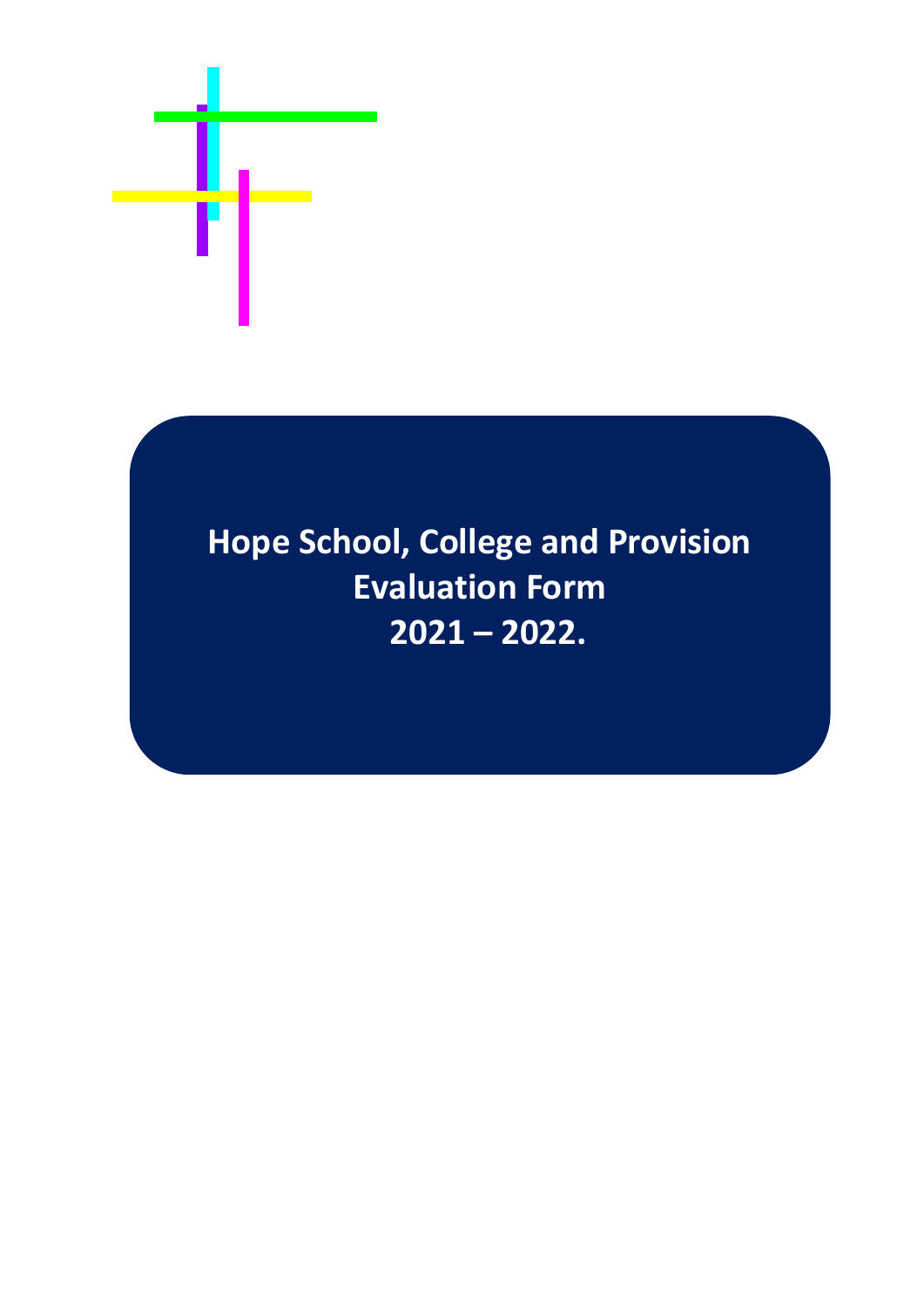# **INDEX**

 **School Overview School Context The Achievement of Pupils at the School The Quality of Teaching Behaviour and Safety The Quality of Leadership and Management Overall Effectiveness**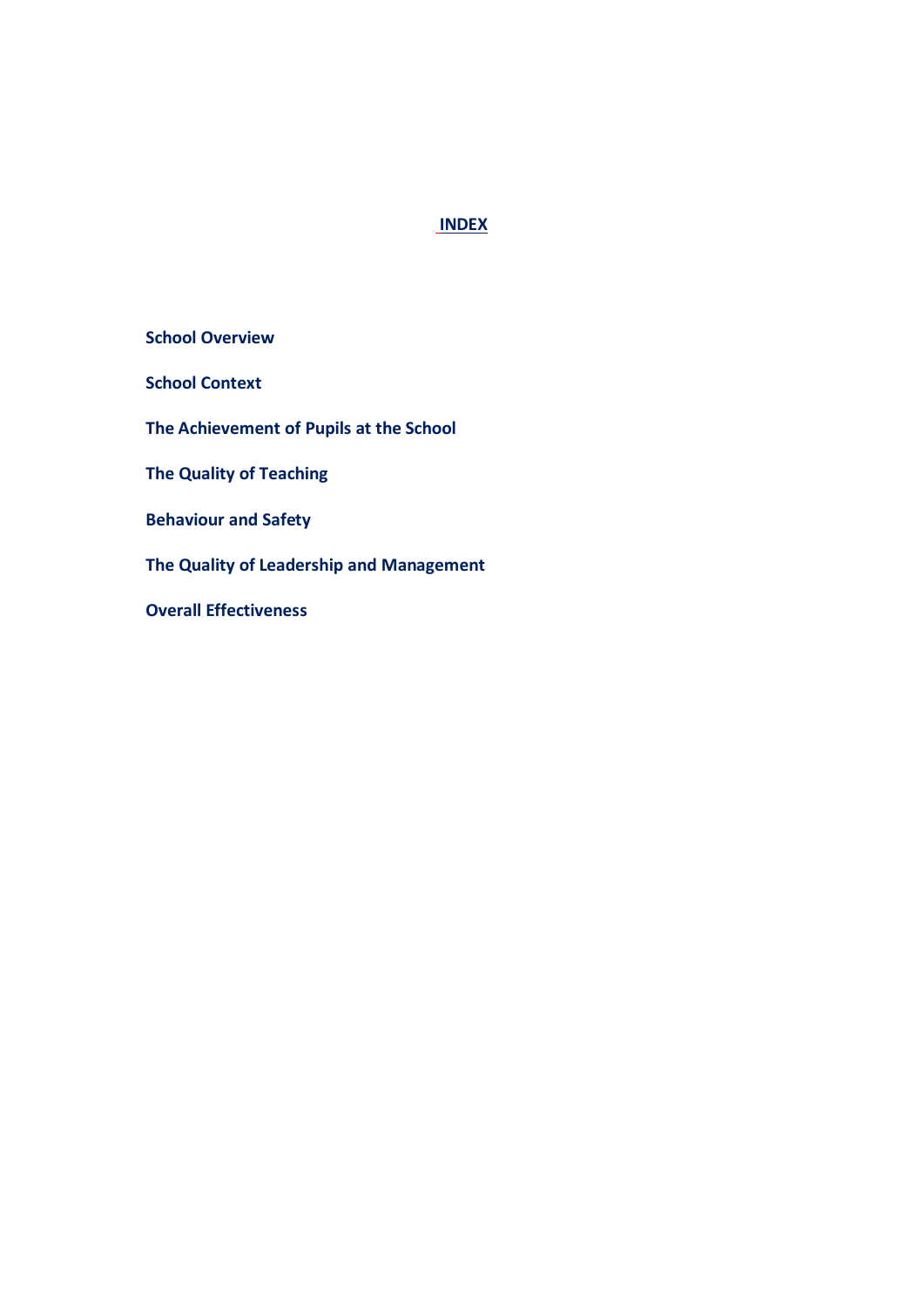# **COVID-19 PROGRESS** .

We, as ever continue to ensure that our enthusiasm, motivation and pride in our provision will continue to embed and drive present and future innovative initiatives enabling progression, health and well-being for pupils, their families and staff alike. We will continue to build on good practices, policies and strategies and continue to strengthen and continue to develop our outstanding provisions.

#### **OVERVIEW :**

Hope School and College is a large and popular innovative school catering for the individual needs of pupils' from the ages of 2 – 19 with severe learning difficulties, ASC. (Initially awarded Autism Accreditation in August 2018 by the NAS and subsequently retained Autism Accreditation status following an inspection in July 2021.) complex medical needs as well as profound and multiple learning difficulties. Designated with Specialist School Status in Cognitive and Learning and following 4 consecutive Outstanding Ofsted ( The latest being September 2018.) as well as Outstanding in an Ofsted subject inspection of English and 2 consecutive Outstanding Ofsted reports for our Early Years provision we were awarded High Performing Specialist School Status.

In addition, our previous Children's Centre was one of the first in the country to be awarded Outstanding in all areas following Ofsted Inspection and we are the lead school for extended provision. We have a strong, shared commitment to excellence providing the highest quality of provision for all pupils and work together in a supportive, caring community atmosphere in which great emphasis is placed on meeting, addressing and challenging individual needs, celebrating achievement and fulfilling potential and as a current Early Years provider we continue to offer and implement an outstanding, bespoke Early Years fully inclusive provision which continues to be recognised both locally and national as a beacon of outstanding practice.

In August 2018 we were awarded Autism Accreditation status where particular strengths were documented in the following areas:

- The introduction of curriculum pathways
- Support for sensory needs and the robust assessment systems across all departments
- Consistently good practice across Early Years provision for autistic pupils
- A positive focus on developing independence for autistic students in college was noted for the work particularly within the wider community through various links.

From March 2018 we were approached by the LA in addressing additional places for ASC early years children which resulted in an additional class designated for ASC reception children. This has been a successful provision whereby children have been experiencing a bespoke curriculum from trained experienced staff enabling the children to equip themselves with the skills, practices and strategies to cope with school and beyond life styles. Our current ASD/ASD ratio across school and college has risen dramatically over the years from 14% in 2016 to currently 41% of our population.

#### We currently provide 2 x 19 - 30 provisions:

- 1. 'The Grange' on site for young adults with profound and multiple learning difficulties with significant associated health care needs. The core offer being specific to each individual through a modified and specific sensory programme including activities and programmes related to:
- **Communication**
- Therapy sessions rebound / music and water / music
- Interactive / Immersive Learning
- 2. The Hamlet 19-25 provision is now in its third year. The Hamlet is sited within the local community within beautiful scenic surroundings, where trainees can continue to build on vocational skills learnt within the context of a working environment such as managing and running a café, printing business and conference/ training suite provision. This will appropriately equip and prepare students for their future working life.

We have run a very successful ground breaking initiative – Derian House/Hope Link between schools and the Children's Hospice. This service allowed pupils and students to access off site education whilst receiving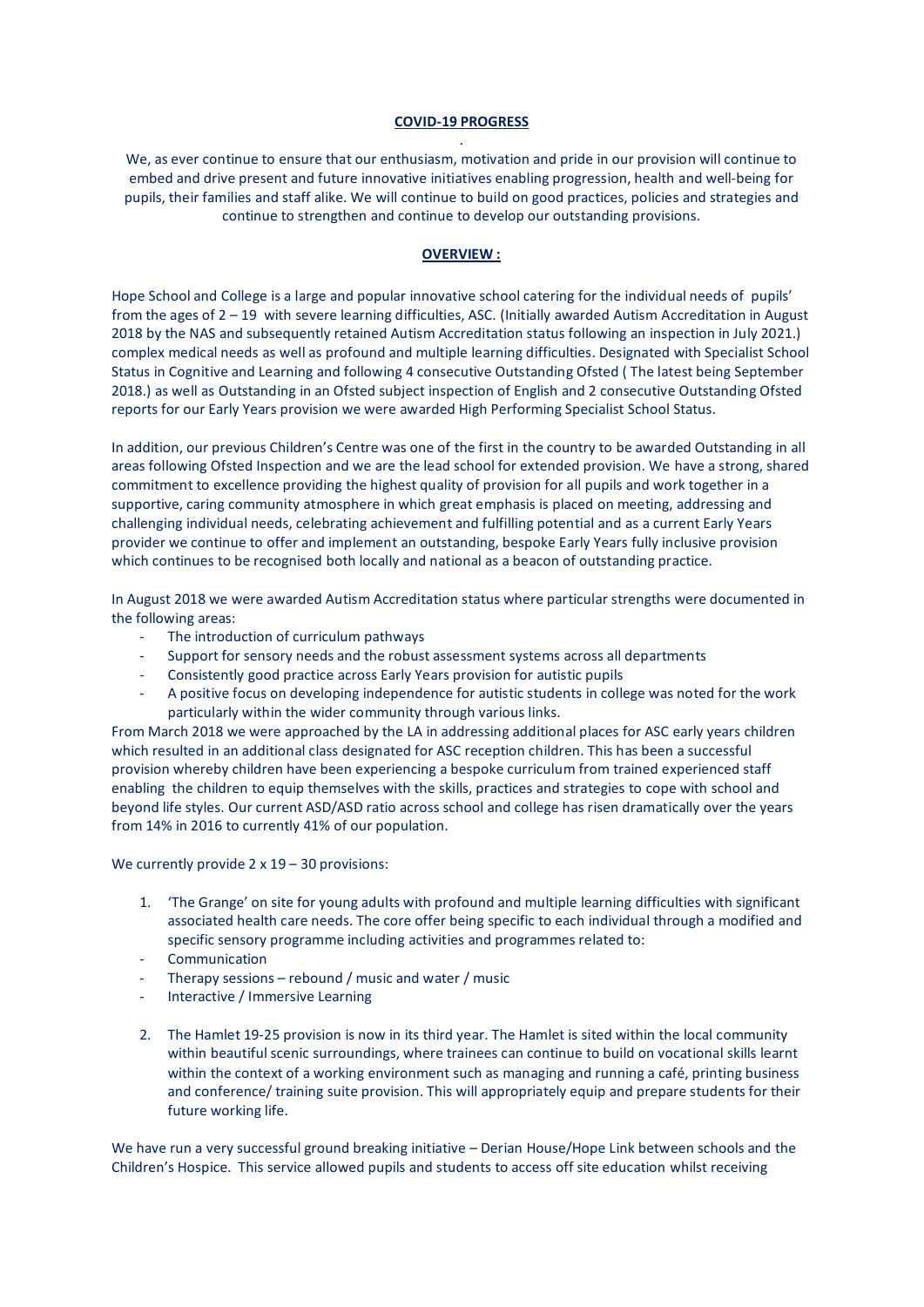respite care from the centre and enables heads to register 'educated off site' whilst they are off school sites. The impact being that although children are hospitalised they can still access education input. A member of staff visited weekly sharing educational / sensory ideas and programmes of work. Hopefully this work will be able to continue once restrictions are fully lifted

Following the ongoing increased intake of pupils with autism to the school we have invested a great deal in training for staff and applying strategies and processes within our resources. This has culminated in a working party currently supporting ASC across the school to support communication / social interactions / flexibility of thought / emotional regulations and sensory and perceptual motor skills. Having Autism Accreditation also cements and supports strategies implemented to aid pupil progress. This cements the fact, although we continue to deliver an outstanding provision for a wide diversity of needs we will have an external verification specifically for our autistic pupils and students.

Hope School and College's success is purely derived from an enthusiastic, pro-active team of dedicated staff and pupils who are led, guided, supported and managed by an experienced, highly focused team who all share the same aims for providing a happy, enriched progressive and positive education and future for all pupils. The senior leadership team share a dynamic and innovative vision to drive an enthusiastic, exciting and challenging curriculum purposefully set to enable all pupils to develop and progress.

Our multi agency support and practice ensures all aspects of development have major impact on the whole future progress. Weekly meetings with agencies question and challenge their input within I.D.P's so that strategies can be introduced, resourced and implemented within the context of the 'school day'. I.D.P.'s are set for each pupil on a ½ / termly basis and are continually tracked and monitored to ensure both success and challenge and involve a multi-disciplinary approach. Progress is measured on % basis through our assessment routes which have been linked to the Curriculum Pathways – We have successfully transferred P level assessment to Engagement and Progression Steps and established assessment routes such as Functional skills (Hope 14 – 19 assessment booklets) as appropriate. Entry Level data from Key Stage 4 and 5 and accredited routes to define specific progress on a term to term basis. We have developed and implemented a new curriculum which focus' on specific individual pathways as well as supporting pupils and students development and progress socially, emotionally and physically as well as recognising communication and interaction needs are central to the way in which we structure our curriculum. In unison with our curriculum we are ensuring that the assessment process compliments the achievements of all the pupils and students and supports the ongoing development of a relevant, robust and appropriate curriculum reflecting ongoing progress of each pupils and student. These are sent home for parents to comment and support. This is a vital part of the process of continuity as both home and school can work in unity to aid and challenge pupil progress. This rigorous tracking system is paramount to continued achievements.

Our fully inclusive Early Years Department includes both mainstream as well as SEN observation and assessment placements some of which feed into the main school at Year 1 or into mainstream provision. We have introduced a specific Autism Early Years provision in response to growing numbers across the local authority. We take 2YO fully inclusive funded and non-funded children offering an inclusive setting from an earlier stage in line with government agendas of supporting children earlier Early Years track and assess through EYFS / Revised 2020 framework/ Development Matters and EYFS Early Steps via the same principles as monitored through school.

The success of our 'new' early years autism group has been through the enthusiasm, expertise, determination and professionalism of staff who has led and supported the development of the initiative, guiding, supporting and developing a team who in turn have ensured a positive and productive induction to Hope School. Working with children and their families in a safe and secure learning environment sows vital seeds for the ongoing progression for these children as embedding good practice and strategies paves a successful path for future development. We have also invested in training 2 members of staff to deliver Early Bird programmes supporting families in the local community who are going through the diagnostic process for their children.

For PMLD students working within Early Engagement Levels / Entry Level we have developed, implemented, tracked and evaluated our own unique multi- sensory curriculum based around Key Stages 1,2,3,4 and Post 16 link in with the new Engagement Steps to reflect a true robust reflection for each individual..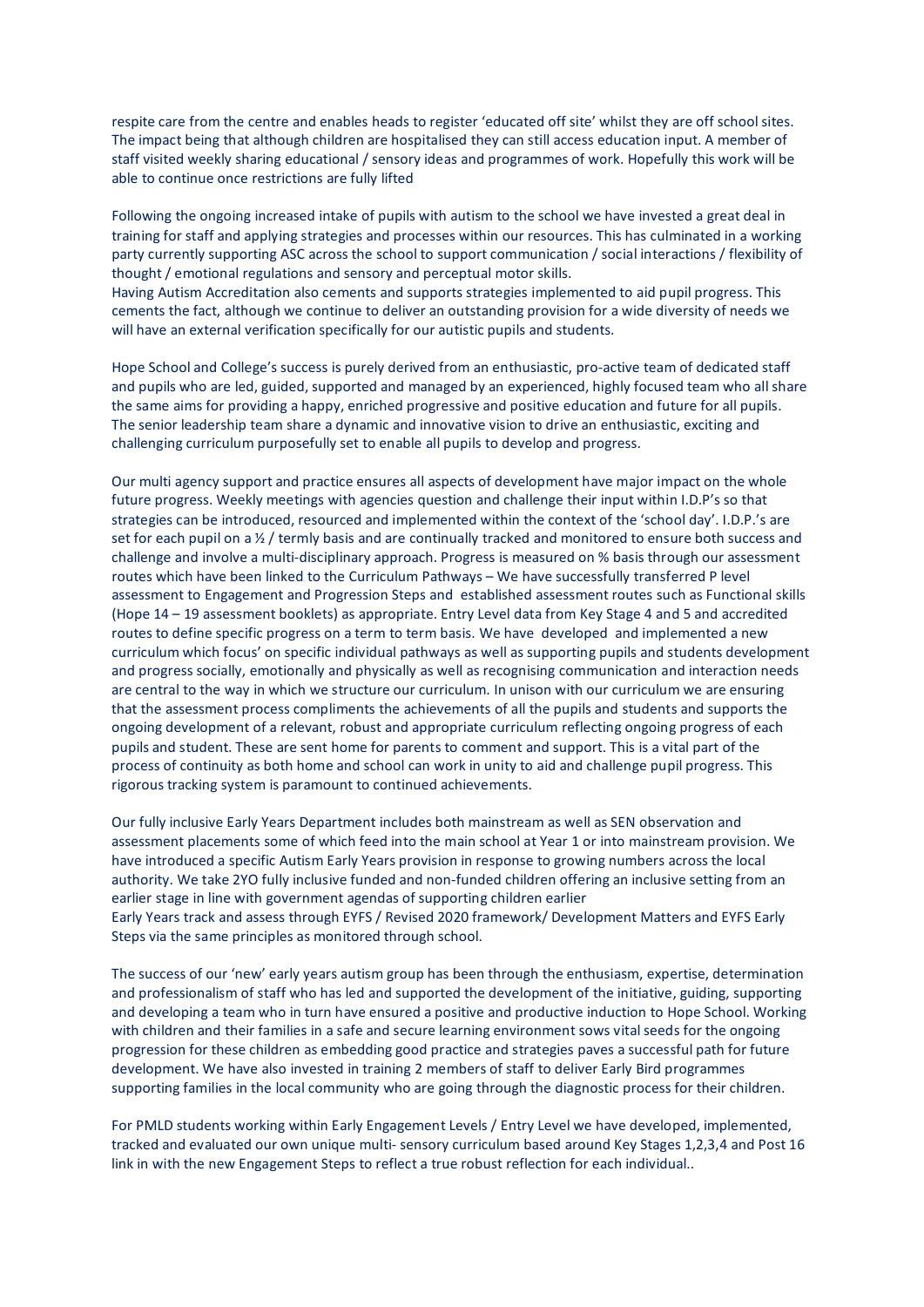The school has a trained Play Therapist who works alongside identified pupils and we have recently trained two members of staff re: Nurturing who implement a safe, confidential and secure programme within a comforting environment to support our pupils, students and parents. The impact being that these young people feel safe and secure in the knowledge that there is someone to talk with on sometimes quite delicate and private matters to them that they may feel uncomfortable talking to anyone else about which in turn guides them to be able to cope within other situations.

We continue to develop our Nurture programme (NNSP Nurture Programme) ever vigilant to ensuring progress is ongoing for all our pupils. We have trained staff to ensure quality of service and we never remain insular in our progress and development and will always ensure that any strategies and advice that may help pupils is shared with staff and parents etc to ensure continuity of progress.

We work alongside TESS and CAMHS workers as well as a link social worker as well. These workers alongside other professionals from education and health work together in unity enabling the fusion of services for the benefit, progression and development of each and meet at a fortnightly mini huddle on Hope School site.

The ongoing development and impact of a richly enthusiastic senior/middle management team highlights the importance of the investment we have made in training and nurturing an extremely competent motivational team who continue to develop and lead by example and support the ongoing progress of our school and college

The school is a beacon for inclusive education through borough wide Outreach provision which has been deemed having excellent impact through a senior psychologist study. Schools self- refer and once approved are allocated an appropriate Outreach worker. Staff visit and liaise with schools and assist in planning and delivering relevant programmes of study / practice. Pupils have a provision agreement sessions that stipulates what support will be offered from the service. This can be in the form of a planning meeting and/or actual intervention techniques. Our P.D. Outreach provision for the L.A. supplements the CLN Outreach programmes we have run for over 25 years and co-ordinate for the whole Wigan borough. Programmes are delivered by a team of highly experienced and competent members of staff with a wealth of knowledge to support individual progress of each pupil whilst highlighting specific barriers – communication / behaviour / physical / independence. We support our mainstream colleagues on implementing policies and strategies to aid pupil progress – planning, differentiating lessons, delivery, tracking and assessing ASC / AAC / Behaviour.

We can offer a full and varied training programme if requested here at Hope School by both teaching and nonteaching practitioners here at school and college where our aim is to provide training opportunities for all teaching and non-teaching staff, special needs practitioners, educators and therapists as well as other appropriate experts within an ever progressive field of education, to come together and share their valuable expertise, practice, knowledge and inspirations for an exciting innovative future.

We have 3 fully trained Team Teach tutors who deliver a continuous programme of training to all staff across school and college and also to other provisions on request.

We are held in high esteem by schools across the borough and also Edge Hill University, MMU and Kingsbridge College in offering placements to students / staff from all sectors (school work placements/mentoring good practice to mainstream and special sector colleagues/teaching assistants/health based students/ITT) our aim is to support and guide staff in transferring proven strategies, practices and experiences. ITT students evaluate their placements as part of ongoing reflection and improvement practices. All their evaluations are extremely positive;

- A brilliant range of sensory activities
- Eye opening as it was my first time in a special school
- Wonderful, dedicated staff
- Out of all my Kingsbridge sessions this one has been one of my favourite schools and made me more confident for my NQT year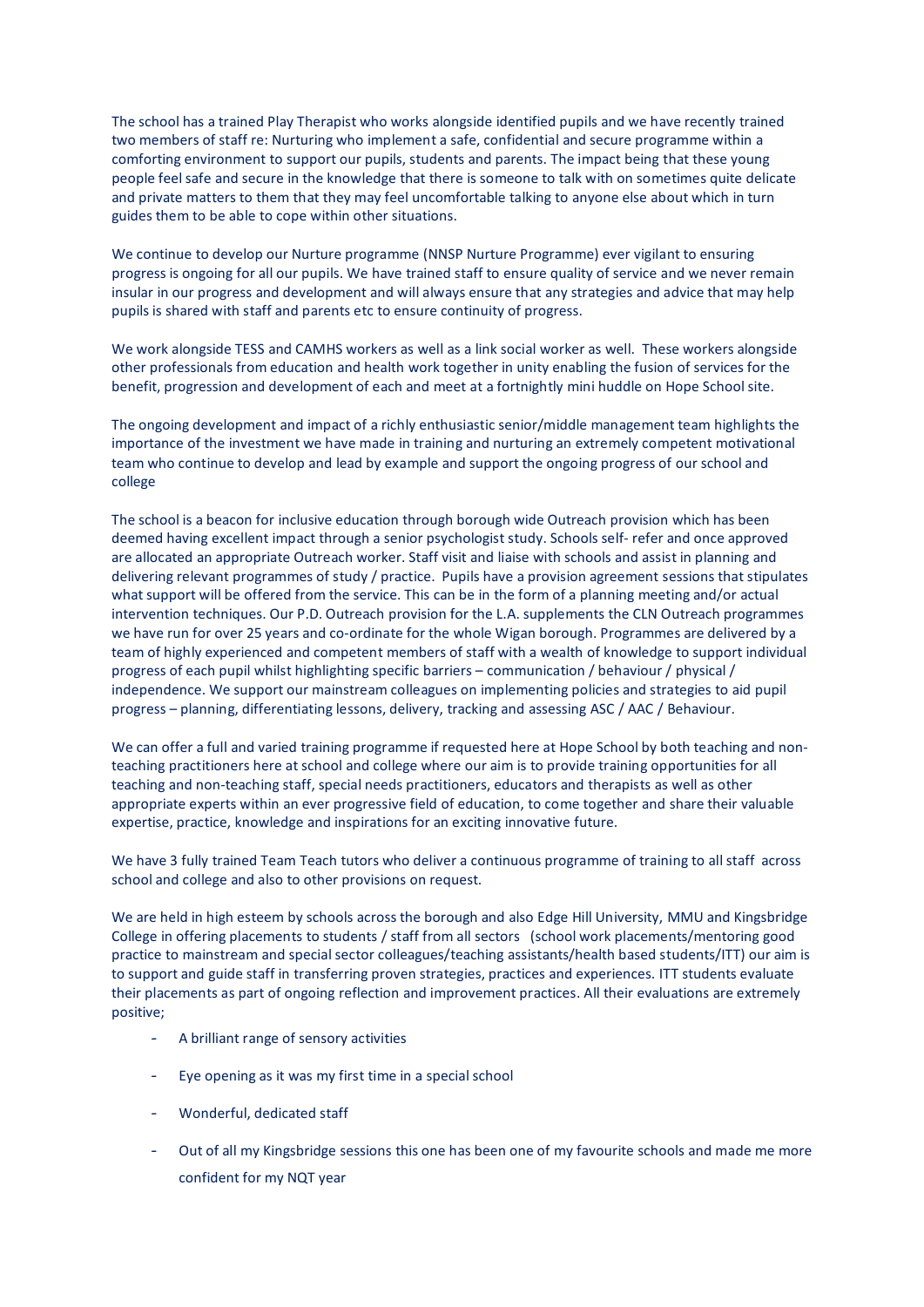- My experience has caused me to consider moving from mainstream to special in the future
- A very stimulating day that has opened my eyes to specialist provision

The long term impact will hopefully be nurturing and supporting the future generation of teachers who can be motivated and learn by outstanding role models

As a great advocator in excellent teaching and learning we have participated in the NPQML training programme with Star Institute was a fabulous opportunity for us to generate income for reinvestment into school as well as be a key provider in training a new generation of teachers for the future.

We have a designated teacher mentor co-ordinator who liaises with the university and the student teachers to ensure the school can both implement and support excellent practice and guidance in preparing the next generation of the teaching profession.

We have a member of staff who has recently been designated as a SLE – Specialist Leader in Education and also another teacher who has been nominated for The Pearson National Teaching Award. These are just 2 of the members of a unique and dynamic team of staff the school and college are privileged to have.

As a pro-active and innovative school we welcome ideas, input and challenge from students themselves and see the process as a two way developing programme in which we can all work, learn and progress together for the benefit of all staff and most importantly the pupils.

As a fully committed team of professionals our aims are to promote outstanding practice, strategies, ideas and enthusiasm for ITT to be able to implement within different settings and practices. Most teaching staff in school have completed Level 1 Mentoring via Edge Hill University.

Confidence in our procedures, and practices in promoting all aspects of Safeguarding have encouraged us to work towards E Safety Award. We are in the early stages where by the Governing Body have been given a presentation by lead staff members and all school staff have accessed training via whole day inset. Having formulated a baseline following an audit tool we continue to work towards achieving the award.

We have implemented a comprehensive 'health' training programme ensuring all staff have access to both appropriate and current training procedures and medical practices relevant for individual pupils ensuring all our pupils are safe and medically cared for.

Within the current climate (COVID-19) this has meant many ongoing practices have had to be adapted in terms of equipment / resources / environment to adhere to guidelines and staff have been very adept and flexible in continuing to change practices for the benefit of the pupils here at school and also ensure the confidence of parents.

In keeping ahead of discussions and conversations on these issues the head and deputy attend via zoom weekly meetings which with Health / LA / Nursing team representatives where we can discuss logistics and practical issues in maintaining safe and secure practices for all. In addition the school liaises with a wider group from across boroughs to keep ahead of wider issues.

We are both supported and challenged by a diverse group of governors who between them have experience and expertise in many areas: education / business / parents / community. Through termly meetings, school visits, social events and working party participation they are a committed, dedicated and enthusiastic presence who are an integral part of the continuing success and development of the school and college. It is indeed a credit to them and the work they do throughout school that pupils, students and staff are aware and know most of the governing body team

We currently hold the Gold School Games Mark for Commitment to PE and School Sport for work covered over the 12 months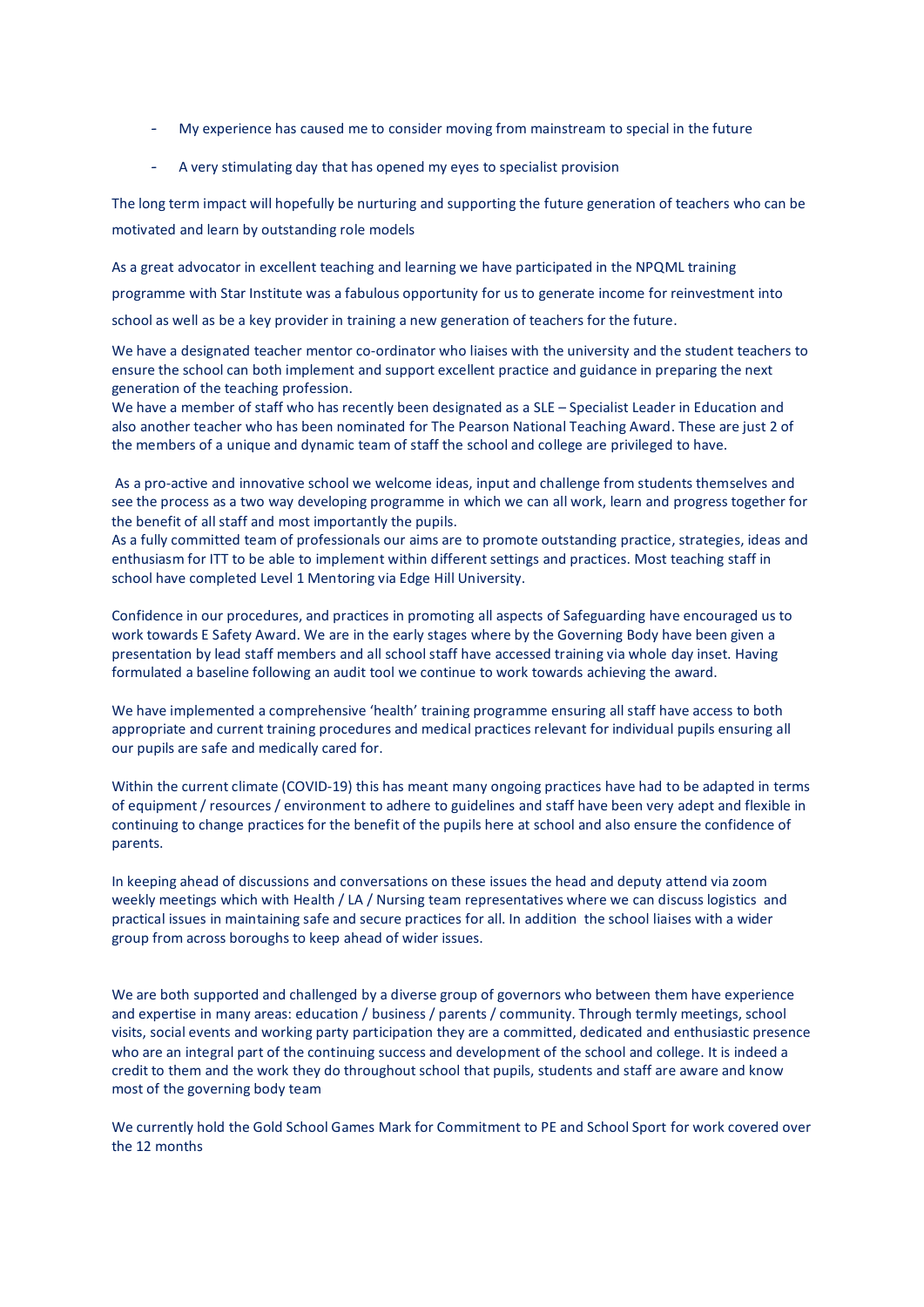# **SCHOOL CONTEXT :**

- Hope School currently caters for 217 pupils with severe learning difficulties including autism and is also the designated school in Wigan for all pupils profound and multiple learning difficulties including complex medical needs.
- 98% of pupils are from Wigan catchment area. 2% of pupils are out of borough placements
- 96% pupils are White- British with the other 4% being made up of:
	- 3 : Black African
	- 2 : Arabic
	- 1 : Lithuanian
	- 2 : Indian
	- 2 : Kurdish Iraq
- 29% of pupils are eligible to Free School Meals
- 24% of pupils are eligible for Universal Free Meals
- The school has 4 departments;
- Early Years: 14% pupils
- Primary : 43% pupils
- Senior: 30% students
- College: 13% students

# • **OUTREACH ;**

- Currently we support Early Years, primary and senior pupils across the borough including our P.D. Outreach Service with a team of highly experienced practising professionals.
- We work closely with both Targeted Education Support Services continually supporting, guiding and mentoring staff from mainstream schools in the ongoing development and progression of individual pupils and thus investing in equipping mainstream colleagues to support fully inclusive provision.
- **Significant links with other schools / colleges include :**
	- NW Special School Heads
	- Greater Manchester Special School Group
	- Wigan Special School Heads
	- WASCL ( Secondary Wigan Heads)
	- WOW's cluster group Primary based
	- Start Well link school
	- College is part of the Manchester Network
	- Greater Manchester Moderation Working Party
	- Kingsbridge
	- Edge Hill University
	- MMU
	- Autism Network Group
	- **Bridgewater Health**
	- Star Academies
	- Transition Steering Group Wigan
	- PFA Provider Group1
	- QTLS online ITT provider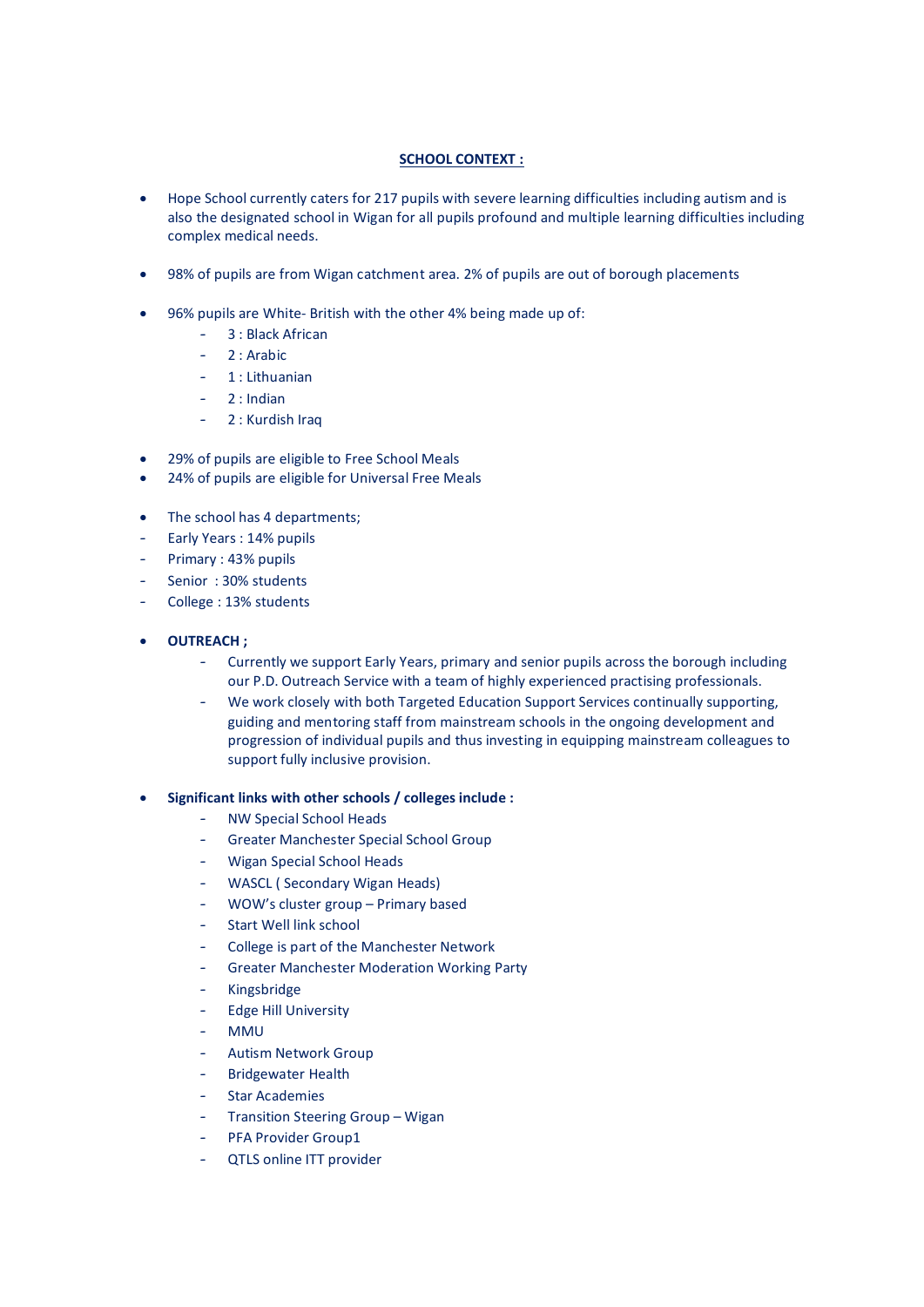# • **Destination of 2020 leavers :**

Student 1: The Music Project (Education) 4 days / 1 day Skills Orrell (Social Care) to continue 1 day out of term time

Student 2: Fix It UK (Education) 4 days - no out of term time provision

- Student 1: My Life Standish (Education) 5days / Thrive (Social Care) out of term time for 3 days
- Student 1: The Hamlet (Social Care) 2 days / One Vision (Social Care) 3 days increasing to 5 out of term time
- Student 1: Thrive (Social Care) 3 days / Steps (Social Care) 2 days
- Student 1: Thrive (Social Care) 5 days
- Student 1: One Vision (Social Care) 5 days
- Student 1: Steps (Social Care) 5 days
- Student 1: The Grange
- Student 1: The Grange

# **Staffing**

- Head
- Deputy : Pastoral/Medical/ Multi- sensory
- 2 : Assistant Head
- Heads of Department / Key Stage Leaders driving the progression of the curriculum ensuring transition between key stages and coherence across the whole school spectrum
- SENCO
- 32 Teachers including deputy / assistant heads and key stage leaders
- 25 Higher Level Teaching Assistants including 3 Senior Higher Level
- 85 Teaching Assistants
- Complex Needs Nurses as assigned to individual pupils
- Finance Manager
- 6 Admin Team Members
- Site Manager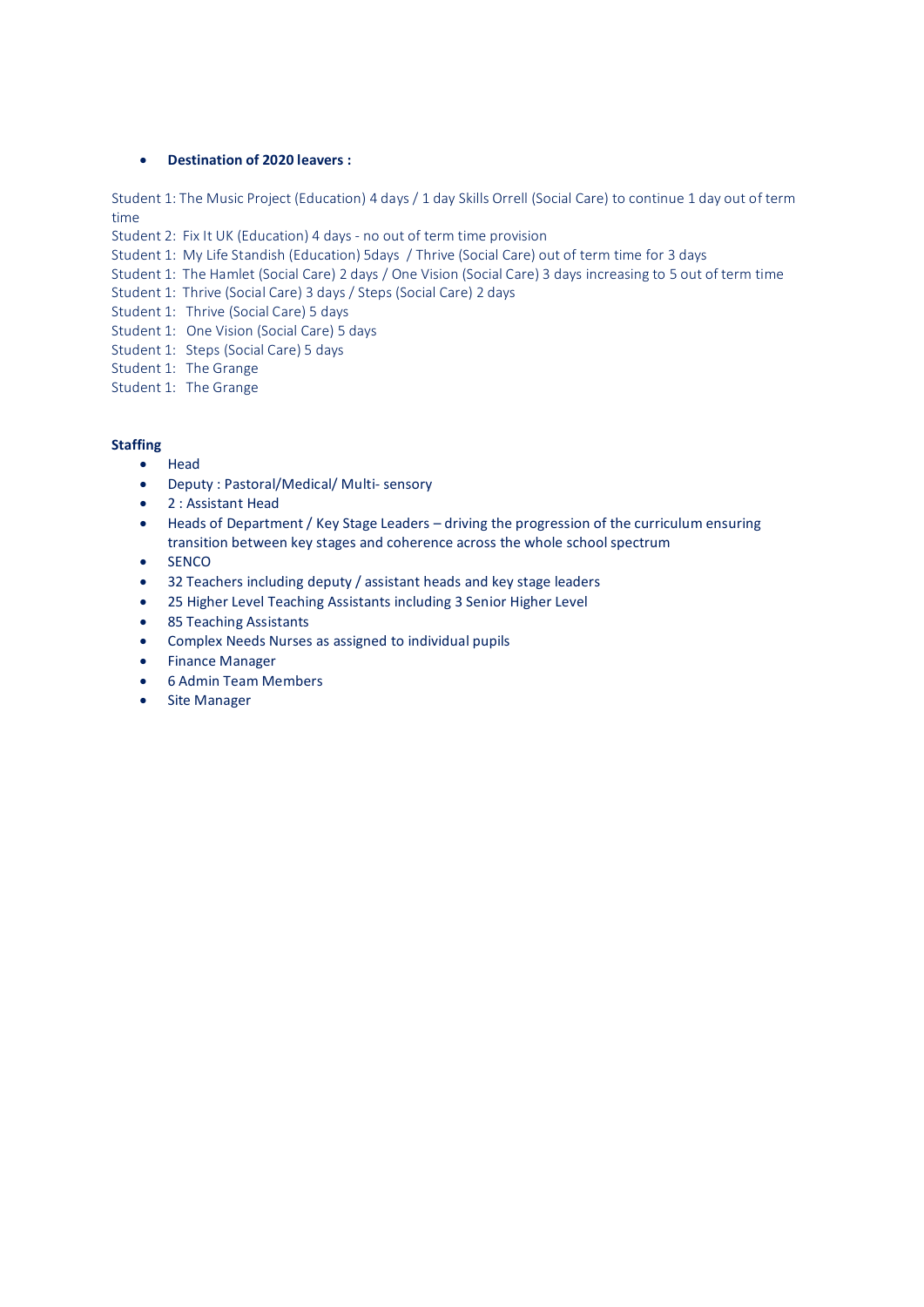#### **THE ACHIEVEMENT OF PUPILS:**

Pupil's achievement at Hope School and College is Outstanding in line with similar pupils and in context of our rigorous tracking and monitoring procedures.

Across all departments we have implemented a range of assessment procedures to track, monitor and evaluate achievement of each individual pupil/student via the respective curriculum routes they follow i.e. Early Years Foundation Stage / National Curriculum / Multi-Sensory Curriculum / Accredited routes. The impact being that we can ensure progress continues to be made and any change in the rate of individual progress is detected immediately and new strategies can be implemented.

This year we are focussing on the Embedding the 6 Principles of Nurture.

We currently have 26% of pupils working within EYFS (includes KS1) – 63% pupils working at National Curriculum/Multi-Sensory Curriculum and 11% students working via Accredited routes and pathways. We track and monitor progress of pupils and students on a % termly basis through discussion and liaison between class teachers, class staff, Department leads and Assessment co-ordinator. Staff predict progress levels on a termly basis which is confirmed at the end of each term. The final analysis of progress is formulated during the summer term. The overall analysis consists of judging achievement through a culmination of data / behaviour / communication / independent learning / physical progress

All pupils and students throughout school and college have an IDP and /or Personal Pathway Routes and are set measurable targets which are regularly reviewed, monitored and updated as appropriate via :

- weekly liaison meetings with class staff
- weekly department meetings
- liaison meetings with therapy staff, where appropriate
- meetings between assessment co-ordinator and class staff

The impact being that pupils/ students are consistently on track to ensure pupils are 'on track' and if need be intervention strategies can be implemented immediately to ensure consistent progress – which again strongly supports the Engagement mode; focussing on individual pupil profiles and needs.

Lesson observations are carried out systematically throughout the year via senior management to ensure quality of provision and in line with Appraisal. The focus of the observations are in line with School Improvement Plan/New initiatives / Guidelines. 2020-2021 focus is 'Progress and Challenge for all pathways in particular those within Aiming for Independence Pathway '

Within the context of the lesson observation format we have a section dedicated to 'Area for development / Points for Action' which also acts as an additional support mechanism for staff to take on board and use in the context of further lessons and /or as a planning tool.

We implemented training to 'newly' appointed senior managers in the form of training from local advisors who have shadowed them during lesson observations and feedback process to ensure quality of performance and standards are maintained across the management team.

We have used IRIS, as an invaluable self -evaluation tool in the past and still use some of the principles to develop teaching and learning styles and strategies if needed – video lesson observation with the aim of empowering teachers to self-reflect and to share observations for peer: peer coaching , mentoring and good practice with the overall aim to impact on developing a coaching culture within school and sharing, developing and implementing a variety of teaching and learning strategies and procedures across school and college. Throughout COVID we used online observation (TEAMS) to observe and monitor NQTs within school demonstrating a dynamic approach to CPD.

As part of the GM Moderation team we moderate all work throughout school using given moderation format then report back and moderate our moderation through the GM Team.

Learning Walks are carried out by the Head over the academic year. They are used to collect evidence about teaching and learning, evidence of progress, general class management, appropriateness of the environment and areas for school development. These are intended to be developmental and constructive activities which will compliment whole school improvement.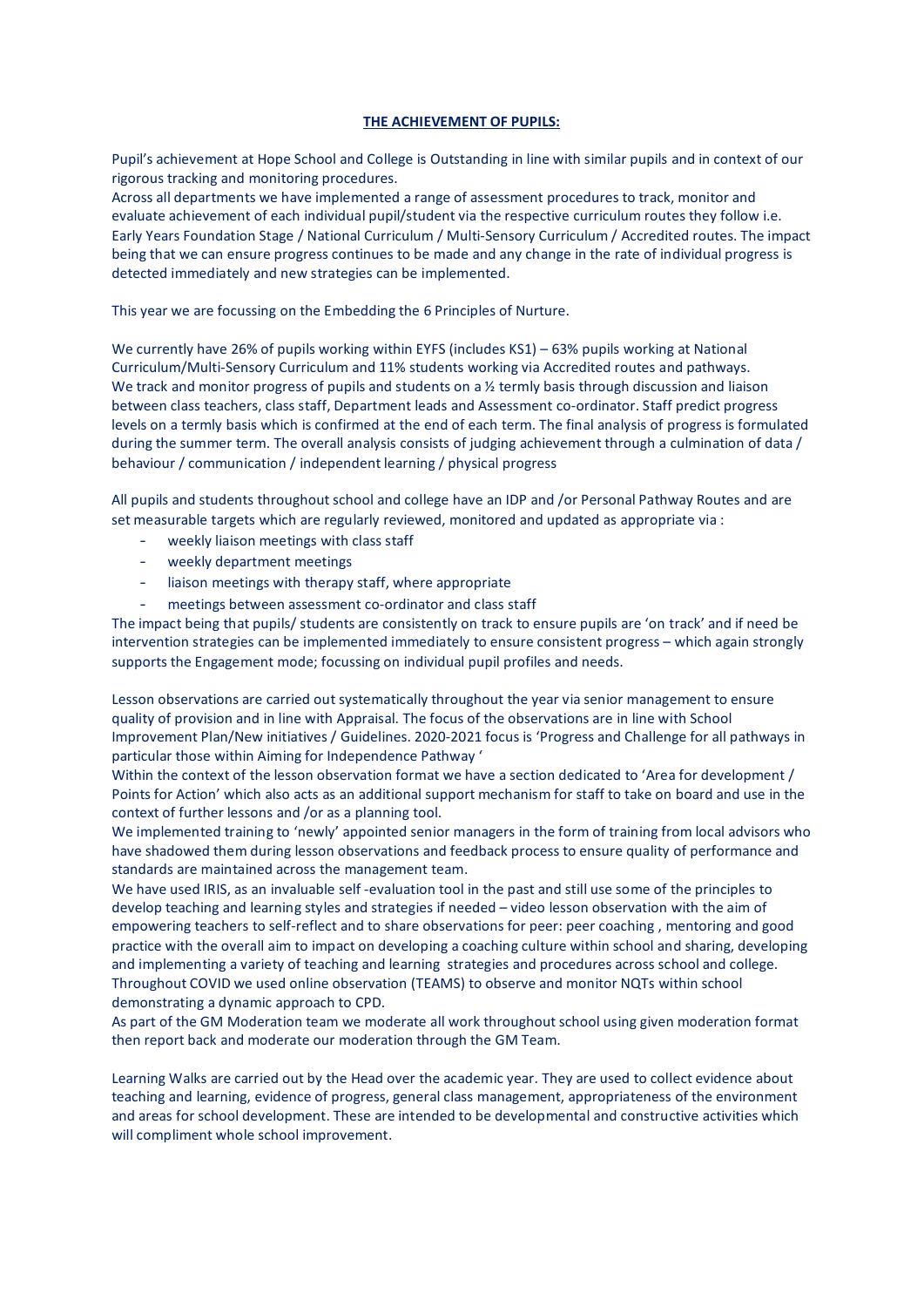We also carry out peer mentoring in the form of observing teaching across departments and subject areas, again to share good practice and to widen staff teaching strategies and techniques.

The impact being that we can continue to be pro-active in encompassing and sharing good practice across school and college and build upon strategies as well as cement consistent outstanding practice which in turn ensures that all pupils/students receive an fully cohesive and outstanding quality of teaching from a team of outstanding teachers.

This judgement has also been consistently proven in recent Ofsted Reports.

All pupils and students have full access to the curriculum with class groupings organised primarily to year groups.

The pmld pupils in specific classes work on a thematic multi-sensory curriculum which was instigated, planned and implemented by a school working party. The assessment tool which runs alongside this programme and how they engage within a session (using 'I Can' statements and the new Engagement Assessment tool). The impact being that we can highlight the small progression steps of pupils working within lower levels. Each pupil has individual targets set and developing skills identified – Engagement/Progression Steps/ Achievement Continuum / Entry Level data / targeted and monitored on a regular basis throughout the year as are the Early Years pupils who are continually assessed via EYFS

We are very pleased in the fact that many of our procedures and practices have been both commended and shared by local and other authorities and now other schools are either using our practices or adapting our strategies in their own establishments. These include :

- highly effective use of Foundation Stage/Engagement and Progression Scales (previously B squared)
- Accreditation and Entry Level data
- Achievement Continuum
- in-house assessment system to measure % of achievement in Entry Level areas
- an in depth assessment package which is monitored rigorously on a regularly basis throughout the year
- individual targets and target review procedures
- liaison between education and other service providers
- continuous liaison between home and school
- involvement of pupils in own target setting and reviews where appropriate
- we continue to promote the importance of a multi therapy cohesion and have received positive feedback from Mike Ellis ( SIP co-ordinator for Special Schools and Inclusion) as part of his evaluation review on how schools co-ordinate the therapy services
- Assessment booklets at K.S. 4 and 5.
- An assessment tool for measuring progress re: Functional Skills in line with Engagement/progression Scales (previously Bsquared) and Accredited routes

Positive pupil/student attitudes are evident in school with very good attendance records (dependent on medical issues for some pupils) and high level of pupil involvement.

The student council meet on a termly basis and is an elected body which represents the views of the pupils/students and liaises with the Head teacher to make any adaptations/changes. The elected Head Boy, Head Girl and other class representatives make up the school council team.

We employ a Sensory Processing Occupational Therapist 1 day per week who works closely with the schools sensory processing co-ordinator. Pupils are referred via the school co-ordinator and once assessed, in close liaison with parents. The impact being that once identified strategies are implemented we can better support both behaviour and progress of each individual pupil.

A Music Therapist works with small groups / 1:1 and lunchtime clubs liaising with class staff to discuss IDPs and link to her own music therapy targets which impacts on the overall progress for a wide range of pupils.

We also run Funbox Jo Communication and Activity Groups as part of our dedicated teaching time as well as Lunch Time provision – this is a supplementary fun time activity where we can develop and embed signs for pupils and students as well as continually refresh signing for all staff.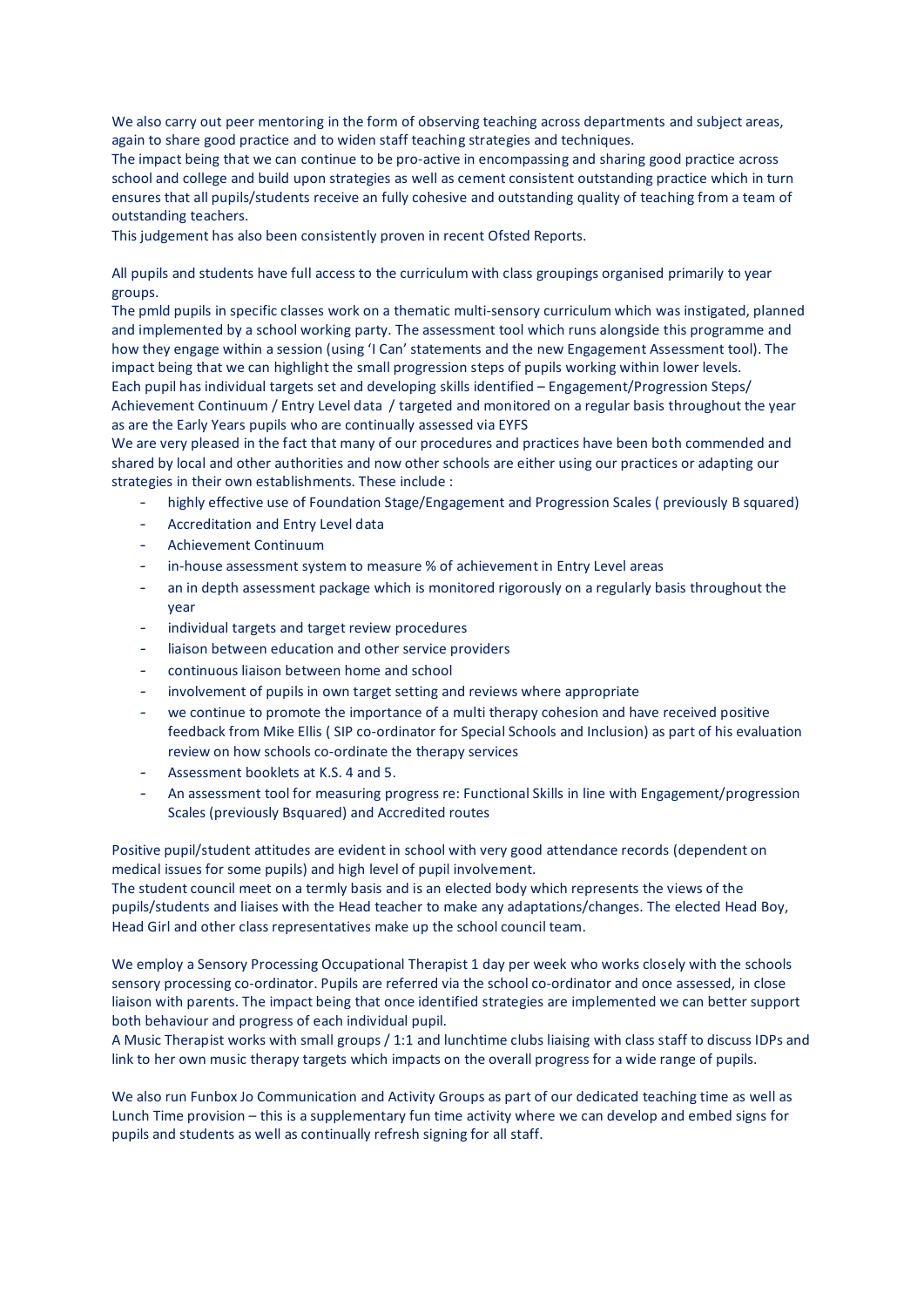Communication opportunities and choice making are built into the school day across the full range of activities and for pupils of all abilities, the impact being that this promotes independence and raises levels of selfesteem with pupils/students being encouraged to take responsibility for their own behaviour. Pupil/students have strong relationships and are respectful of each other. This encourages an interest in improving communication skills as well as developing a multi-sensory approach.

AT Post 16 we offer a range of work experience options matched to individual needs. These include opportunities to participate in Enterprise, Volunteering and Employment placements. Where appropriate these will include links within the local community and partnership work with agencies including supported employment. Students will also have the opportunity to work with our college projects including The Grange Café, The Bistro and future additions to include Hope Hut and The Hamlet.

Hopes Hut is a recent initiative that has been successfully launched by Hope College. This is a mobile hut, which our students use to sell products, some of which they have made themselves within college as part of our Enterprise work.

Students also access specialist provision through vocational options – including Film production, Horticulture, Construction, Catering, Radio, Small Animal Care, Fish Breeding and Management, Art and Design and Hair and Beauty. This opportunity enables students to work with a range of people and environments whilst supporting transition to Post 19.

Students in Post 16 are encouraged to be as independent as possible and are supported to develop skills that are needed for their life beyond college. Dedicated Independent Living Skills / Personal Development and Values for Living sessions are integrated within the timetable to teach skills relating to Health and Wellbeing, Living in the Wider World, Relationships including RSE, Personal Care, Household Skills, Rights and Responsibilities, Leisure Activities and Assessing Community Facilities. Links with Tanfield Court ( Supported Living Residency) enable some students to transfer the skills learnt to a realistic home environment. Post 16 students make Outstanding progress in relation to their individual targets and leadership is Outstanding as based on lesson observations and overall student performance. 100% students have achieved accreditation awards or qualifications

The Hope Early Years has been consistently graded as Outstanding in the respective Ofsted Reports. The Early Years Curriculum Care Partnership is meticulously planned to meet the needs of young children with severe learning difficulties and children who transfer to mainstream primary at reception. Other qualities reported in the Outstanding Ofsted Report :

- Children stay healthy and follow good hygiene practice and are aware of healthy eating
- Extremely welcoming, secure and safe environment
- Children are well protected as staff access child protection training following the correct procedures
- The quality of teaching and learning is Outstanding
- Children are valued, included and have individual needs met in an exemplary manner
- The quality of leadership and management of the nursery is Outstanding

### **Overall Pupil Attainment Progress :**

**( results this year will have been affected re: COVID-19 )**

| 2019.                                               | 2020.                                                                                                                                          | 2021.                                                  |
|-----------------------------------------------------|------------------------------------------------------------------------------------------------------------------------------------------------|--------------------------------------------------------|
| 91% : Outstanding<br>0% : Good<br>9% : Satisfactory | As we have been unable to reach a full<br>synopsis we have deemed the overall<br>attainment based on data evidenced up to<br><b>March 2020</b> | 96% : Outstanding<br>$0\%$ : Good<br>4% : Satisfactory |
|                                                     | <b>100% Good</b>                                                                                                                               |                                                        |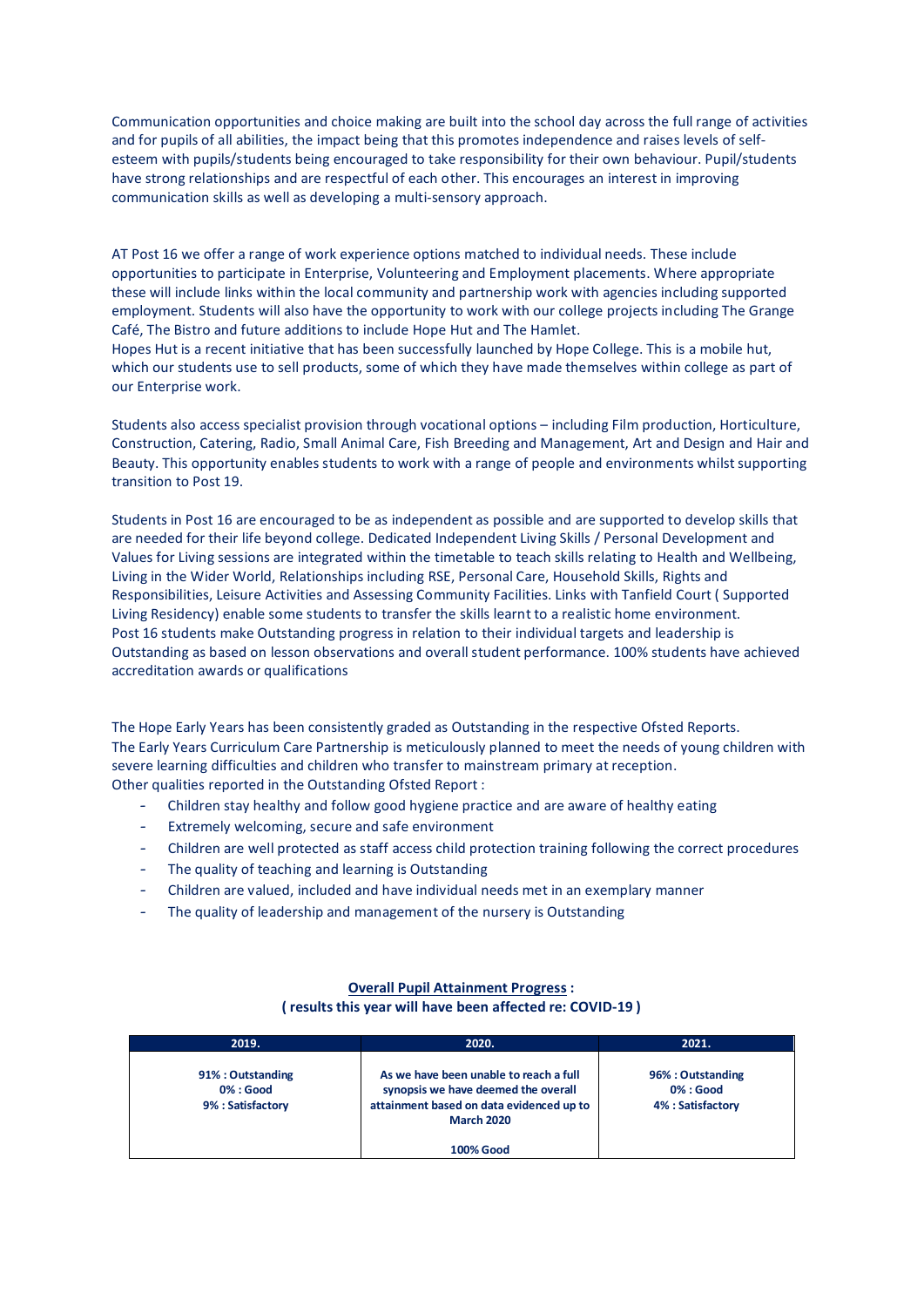#### **Early Years Foundation Stage Unit :**

The last Ofsted reported Outstanding provision providing an exceptionally good learning environment for all children.

Learners in the Foundation Stage make Outstanding progress in relation to their individual targets with reference to Early learning Goals

The unit currently provides places for children aged 2-5 years of age.

The 2 year old provision caters for funded and non-funded children offering an inclusive setting as well as support and help from an earlier stage.

In the foundation stage unit we can offer permanent as well as funded and non-funded hours for mainstream children.

Our unit in EY is outstanding as evidenced re: lesson observations

We continue to offer Outstanding quality of care (documented in past reports) continually updating the training of all staff – teaching, support and welfare as well as the implementation strategies within our structure thus maintaining and enhancing current practice.

Children benefit enormously from being taught in a fully inclusive setting with mainstream children e.g. they make excellent progress in developing skills such as mark making because they have excellent role models to both watch and imitate.

There is an excellent balance between staff led activities and child activities initiated learning through continuous play.

Excellent use is made of outside space and 2 staff have completed training delivered by Early Excellence– the impact being to promote children's independence through all aspects of structured play activities.

Children's welfare is promoted exceptionally well in all respects, behaviour is managed exceptionally well and children receive expert and sensitive support as evidenced re: Individual Behaviour programmes / Behaviour Strategies

- The effectiveness of Outstanding leadership in the EYFS is leading by good practice and promoting developing skills within the staff who in turn enhance pupil progress.
- We provide a fully inclusive wrap around service including before and after school clubs.
- Recognised both locally and nationally and used as a model of excellence.
- 2 members of staff have been accredited in Leadership and Management in Early Years
- 2 members of staff have achieved EYPS.
- 2 members of staff gained qualification in Education and Autism from Birmingham University in reflection of ASC
- Support staff take on roles of responsibility as well as acting as key workers for children
- A large team of staff within the department some work term time only some work all year round as well as extended school hours
- There is an efficient and effective communication system between staff and parents ensuring a strong and effective start to school life which cements confidence in children for future learning
- Supporting mainstream schools on assessment processes
- We have had staff who have been involved in training and mentoring EYPS students at Edge Hill University
- We have a member of staff within school who is a Trained Therapeutic play Practitioner ( based in primary department)
- 1 qualified H.E.N.R.Y. ( health, eating and nutrition in the really young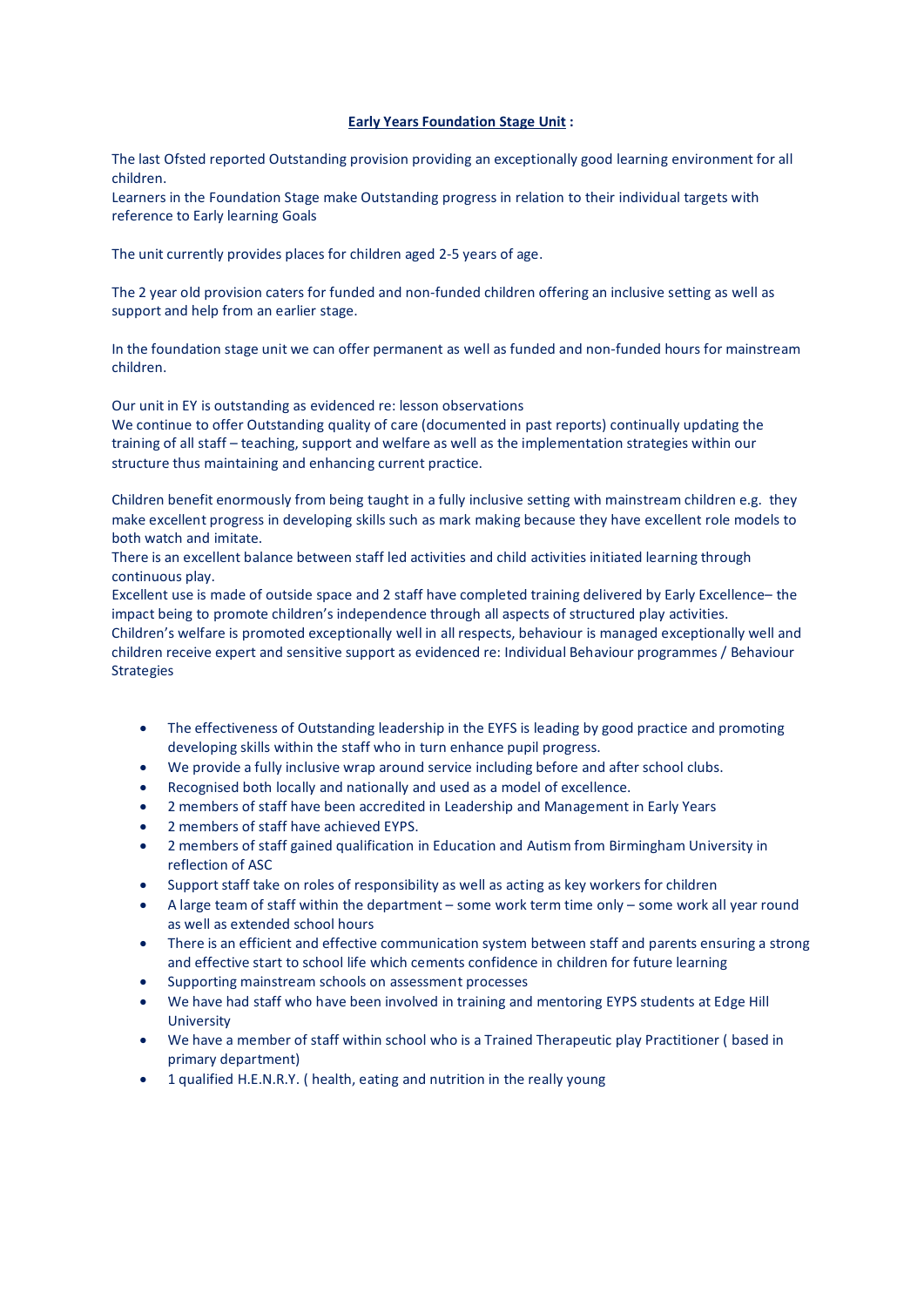#### **Primary Overall Progress**

| 2019                                 | 2020             | 2021                                                 |
|--------------------------------------|------------------|------------------------------------------------------|
| 50% : Outstanding<br><b>50% Good</b> | <b>100% Good</b> | 27% : Outstanding<br>64% : Good<br>9% : Satisfactory |

#### **Senior Overall Progress**

| 2019                                               | 2020        | 2021                                                      |
|----------------------------------------------------|-------------|-----------------------------------------------------------|
| 57% : Outstanding<br>43% : Good<br>%: Satisfactory | 100% : Good | 62.5% : Outstanding<br>25% : Good<br>12.5% : Satisfactory |

**14 – 19 Overall Progress** 

| 2019                                                | 2020        | 2021              |
|-----------------------------------------------------|-------------|-------------------|
| 33% : Outstanding<br>67% : Good<br>0%: Satisfactory | 100% : Good | 100%: Outstanding |

We feel the quality of provision within the 14-19 curriculum is Outstanding because we:

- we provide an age appropriate environment and relevant curriculum maintaining the balance of transition from school to college and students take great pride in the 'step up' to becoming an adult.
- All staff continue to access relevant training and development the impact being that all students can continue to make progress across all areas and via continuous provision working with multi agencies were possible :
	- Curriculum including specific subject areas relating to 'new' curriculum
	- accreditation
	- Leading from the Middle
	- R.S.E.
	- **Sensory Processing**
	- G.D.P.R.
	- Emotional Friendly Schools
	- **Autism**
	- Rebound Therapy
	- **Attachment**
	- Mental Health and Well Beings
	- Moving and Handling
	- Communication Universal Project Core
	- Reflective Training
	- Team Teach
	- Resuscitation and First Aid
	- Ongoing health training through community nurses, health professionals etc
	- Ongoing ICT training throughout the year delivered by subject leads and IT Team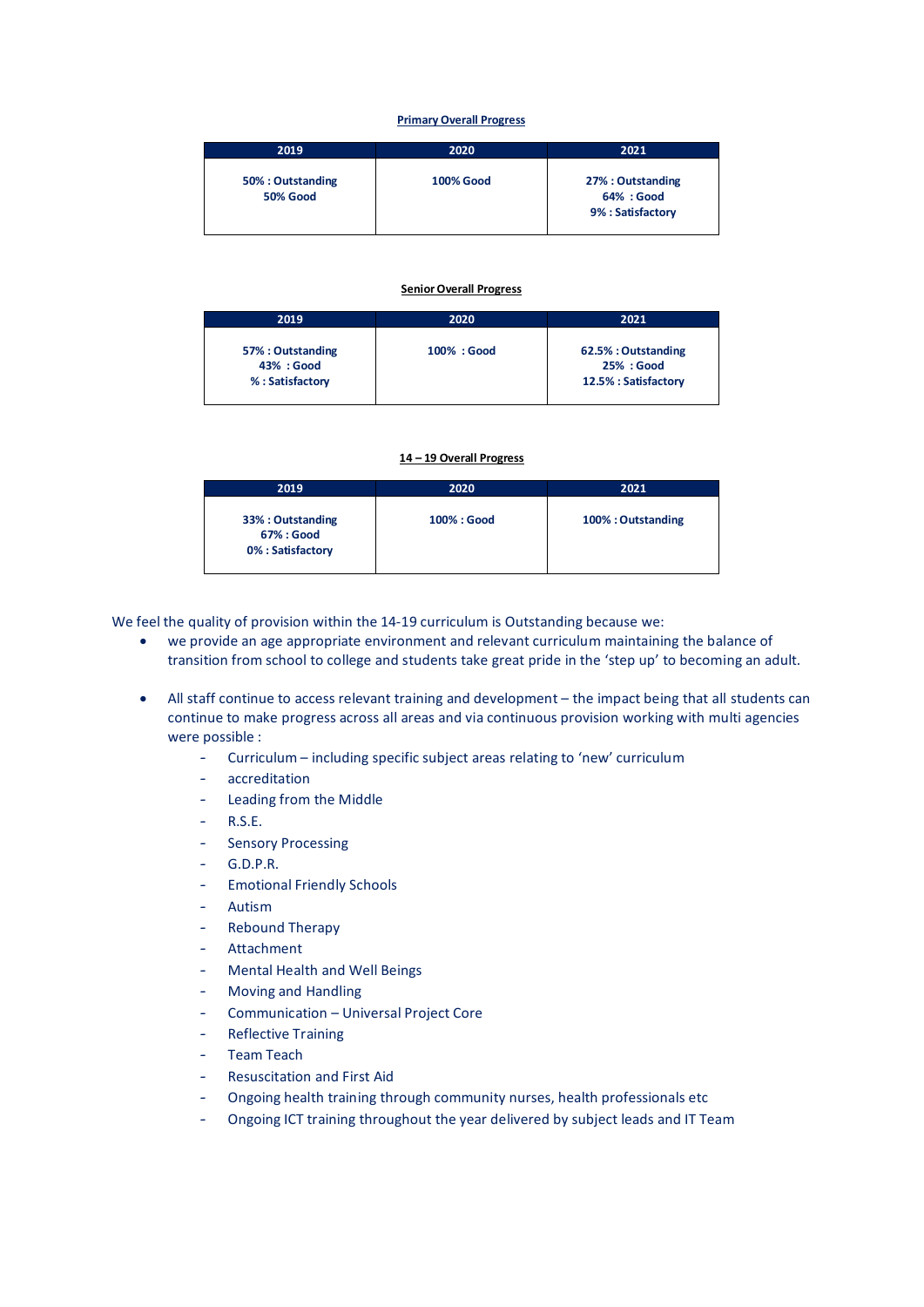- We offer integrated learning opportunities, as appropriate within our local High School settings whereby students supported by a Hope school staff member attend high school provision for a number of sessions/days per week appropriate to need
- Having been a pilot in the 14-19 agenda and continue to be a pro-active force in both devising and implementing appropriate accredited schemes enabling all students to be both challenged and reach their full potential through;
	- Functional skills in English, Maths and I.C.T.
	- enhanced vocational access
	- Open Awards SFLE and Independent Living
	- Multi-sensory curriculum
	- **GCSE Maths**

The college has been used by Open Awards and Asdan as a model of good practice. When new centres start up or need support staff are encouraged to visit Hope College for advice and support.

- Multi layered accreditation schemes are implemented enabling access to relevant courses
- Access facilities in the environment i.e. job centre / hospital / library
- Evaluation of teaching and learning is Outstanding as evidenced.
- The College has recently undergone great improvements in the building which has resulted in the refurbishment of Independent Living Kitchen and Bistro area .The impact being that the increasing number of students to the college can access facilities to support their independent living skills.
- The students make excellent use of accessing the community the impact being students become more confident in using local amenities and interacting with the community.
- Senior leaders within the college and senior department work closely in providing a relevant and progressive curriculum for all ensuring a smooth transition between departments.
- There is also an excellent working relationship with the Learning Disability Nursing and Transition Social Care Team supporting students move to Adult Services.
- Post 16 students are accessing Duke of Edinburgh programme and the school has recently been contacted by the DoE recommending us as an inspiring centre for SEN Duke of Edinburgh work. Two members of staff also visited Buckingham Palace and were presented to the Duke of Edinburgh, again for the success of the programme run at Hope School. An additional staff member has now achieved the Duke of Edinburgh Leader Award.
- Excellent working relationships with Post 19 links. Preparing our college leavers for transition. We have been used as an example of excellence by the Transition Team to other schools and colleges in the area.
- We have an active part in the Transition Steering Group developing the transition of young people with SEN in Wigan Schools and Colleges
- We ran a very successful Careers Week / Careers fair and Enterprise across school and college highlighting the world of work across all ages.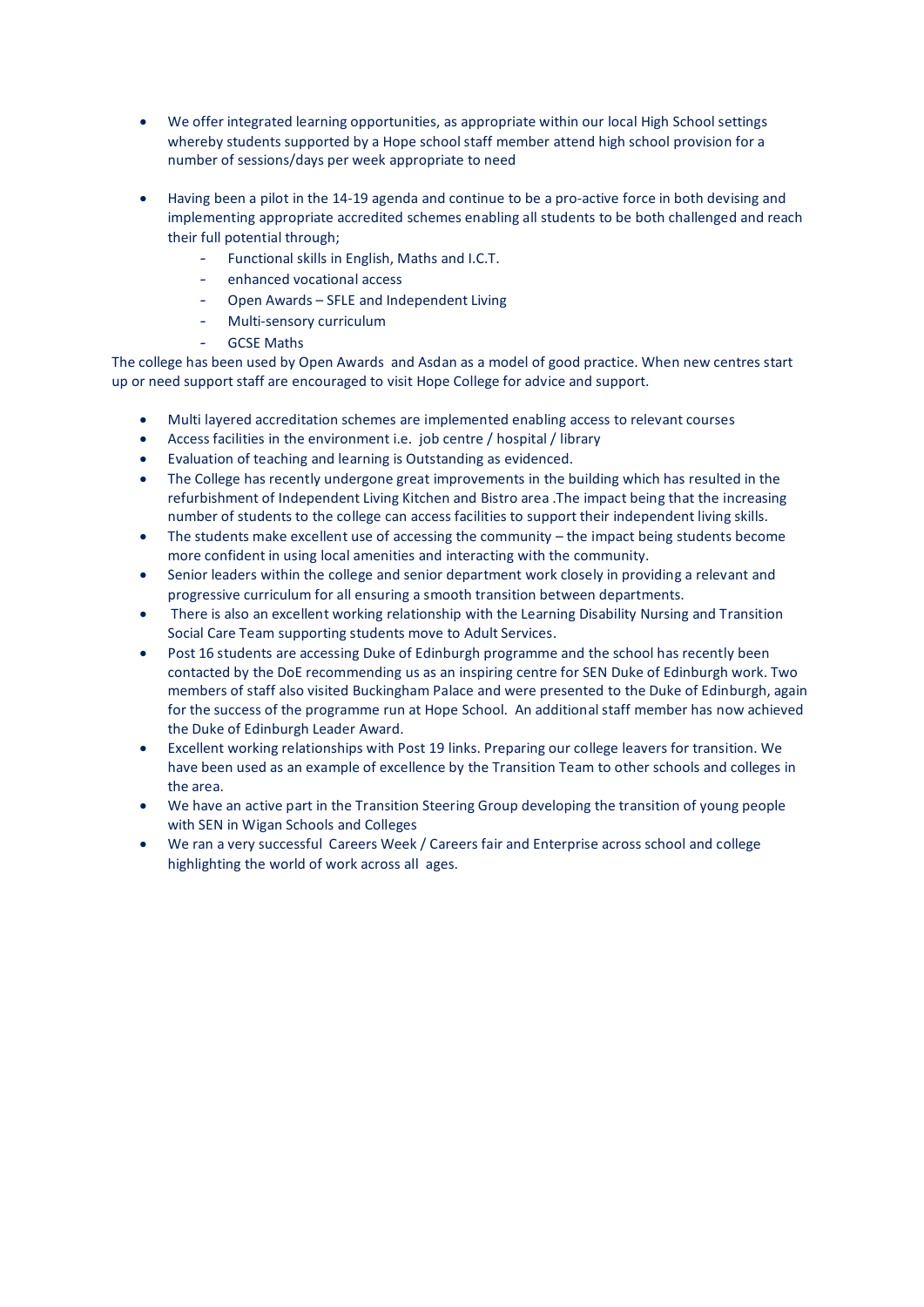#### **THE QUALITY OF TEACHING :**

Lesson Observations throughout the school highlight that the quality of teaching and learning are Outstanding continuing the judgements of previous Ofsted Reports.

Lesson Observations inform strengths and action points for further development. These are fed back via Senior Management meetings where appropriate strategies are developed, implemented and monitored to ensure future progression

There is a termly focus for lesson observations which is decided in liaison with senior managers and in line with our school development plan as well as both local and government initiatives.

L.A. advisors and the School Improvement Partner have worked with the senior management team in carrying out joint lesson observations and feedback in order to raise confidence, self-esteem and clarity of unified strategies and procedures to ensure evidence of performance judgements are both clear and effective.

The Appraiser and Assessment Co-ordinator cements the importance we take in ensuring all pupils receive an excellent learning experience specific to individual needs. The co-ordinator monitors the quality of lesson content and delivery as well as co-ordinate action points which impacts on training and development of both individual and whole school progress.

The introduction of peer mentoring both within school as well as with other schools has been highly successful and very much a two way process in sharing good practice as well as cementing inter school links. We also pride ourselves that we can also impact in the future of the next generation of the teaching profession as the co-ordinator plays a vital and important role in supporting, guiding and training of student teachers.

| 2019                                                           | 2020                                                                                                                                                                                                                                                                                                                                        | 2021                                                           |
|----------------------------------------------------------------|---------------------------------------------------------------------------------------------------------------------------------------------------------------------------------------------------------------------------------------------------------------------------------------------------------------------------------------------|----------------------------------------------------------------|
| 81% : Outstanding<br>19%: Good/Outstanding<br>0%: Satisfactory | 100%: Good<br>During COVID-19 we monitored pupil/staff<br>interaction in various formats:<br>Limited class numbers and staffing<br>٠<br>on site<br><b>Zoom</b><br>٠<br>meetings/liaison/interaction<br>Home visits /interaction (social<br>۰<br>distancing in place)<br><b>Quality of activities/home</b><br>۰<br>schooling activities/work | 89% : Outstanding<br>11%: Good/Outstanding<br>0%: Satisfactory |

Our ethos ensures that we are firm in the knowledge that all pupils have an entitlement to fully develop their individuals knowledge , physical, independence and communication skills as well as their practical and creative abilities to their individual potential, within an age appropriate setting by ;

- 3 consecutive Outstanding Ofsted Reports
- Outstanding Ofsted report re: English
- Outstanding Ofsted Early Years Report
- Outstanding Children Centre Report
- Individual programmes of work ( which are networked on the school intranet to share resources, ideas and good practice as well as to adapt for future progress
- Resources are networked to support and aid teaching
- Developing skills across all areas / physical development skills for pmld pupils highlighted on IDP
- Differentiated curriculum
- Additional resources for specific pupils matched to needs
- Trained Play Therapist Practitioner
- Nurture group for our more vulnerable pupils and students to access
- Lunch Time Clubs / After School clubs / Holiday play schemes and clubs /. The impact being enhance social development, confidence and self esteem
- Subject focussed weeks Arts / Problem Solving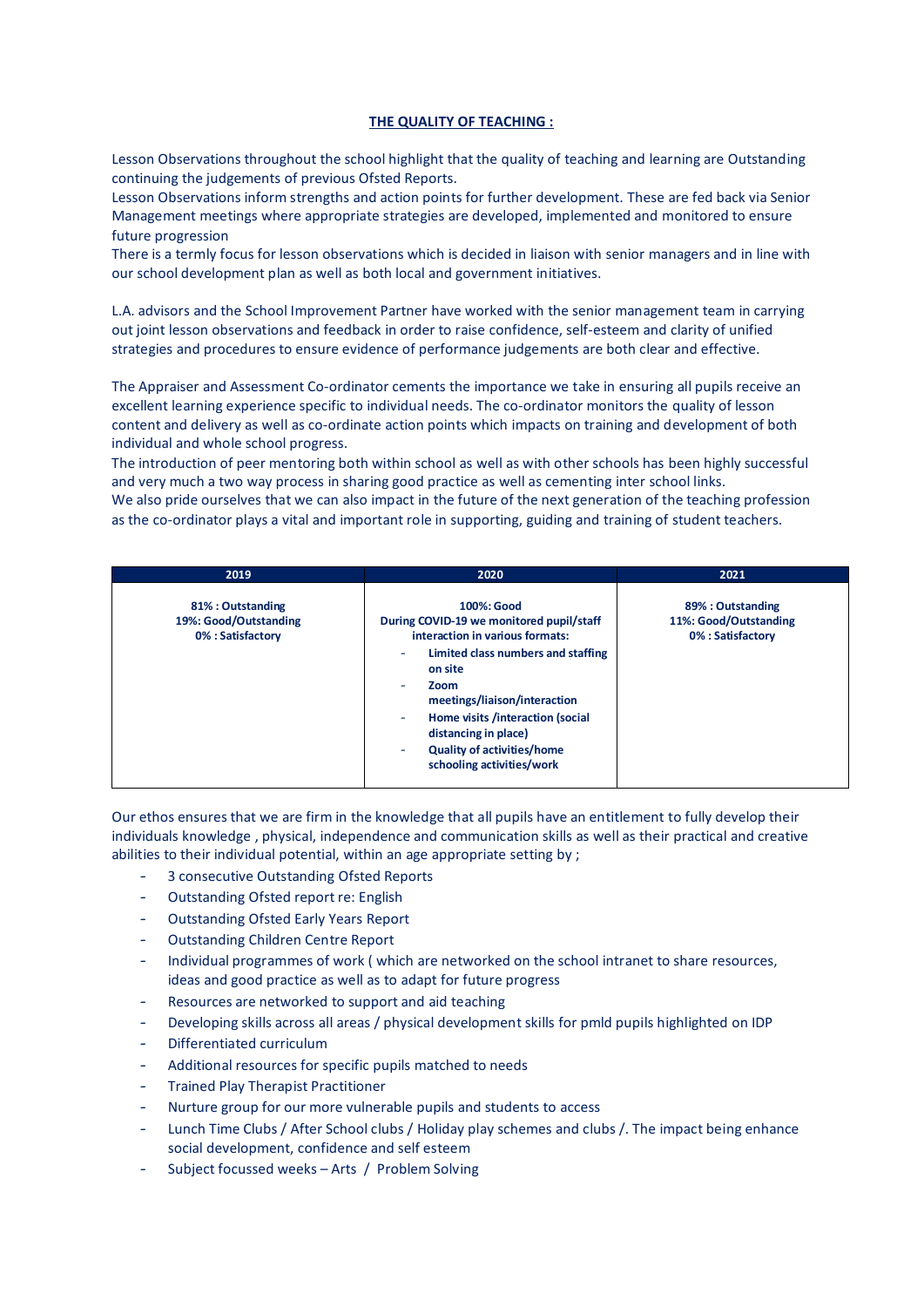- Residential experiences including DoE Expedition
- Equal access and opportunity for pupils and students
- Discussion and identification of pupil's elevated skills highlighted on IDP's and through Annual Review process ( formally 'Gifted and talented' pupils)
- Innovative practices i.e. Healthy Schools / Crest Award
- Gold Standard School Games Mark Award.
- Early years curriculum inclusive continuous enhanced provision to promote child initiated learning and adult led activities focussing on individual development
- Implementation of 14-19 curriculum focussing on Independent Living Skills embedded with functional skill/ PSD/ Communication
- Sports Leadership strong links with Wigan Inspiring Healthy Lifestyles Team. Regular input through football linked to Literacy and Numeracy ( 8-16 years) / Judo as an alternative sport
- KS 3 and 4 Kinetic Science Production Company
- Range of learning experiences offered at Post16
- Post 16 work experience programmes enabling access into supportive employment services were relevant
- Work related programmes for pmld students the impact being the development for pmld pupils which we believe to be unique and innovative in this area. This also contributes towards communication as outlined in our specialist area
- Investing in appropriate training for staff which is then cascaded through school enabling all staff to benefit in relation to pupil progress. Evidence can be located ;
- Whole School Evaluation ( evidence from students, staff and parents )
- Policy documentation
- Extra curricular activities
- Initiated thematic approach within the pmld curriculum which enables us to identify progress much more accurately – Mike Ellis, school improvement officer quoted the school to be 'very dynamic'
- There is a strong sense of trust in the school and parents feel welcomed and supported by the school as evidenced by :
- Parent questionnaire
- Home/school diary
- School Web page shares learning with parents/carers and in some cases shares planning with parents/carers.
- Class information on school website
- Class 'Dojo' is used as communication between home and school in some classes ( other classes use home / school diary).
- Annual review process
- Pupils comments at reviews
	- 'Passports' parents add comments which embeds a cohesive and unified development of progress for each individual pupil
	- Open Evenings
	- Parents Evenings / Parents Groups
	- Student Council meets on a termly basis and has instigated a number of projects such as access to water fountains / bus stop adjacent to school for independent travellers which was provided following a request from the school council
	- Early Years 'Parents get Together' half termly/termly
	- Working Files and books
	- Student questionnaires
- Visiting consultant reports / comments e.g.
	- Steve Munby Chief Executive NCSL leadership
	- Richard Hirstwood Multi Sensory
	- Eddie Anderson rebound therapy
	- Andrew Farren School Improvement Partner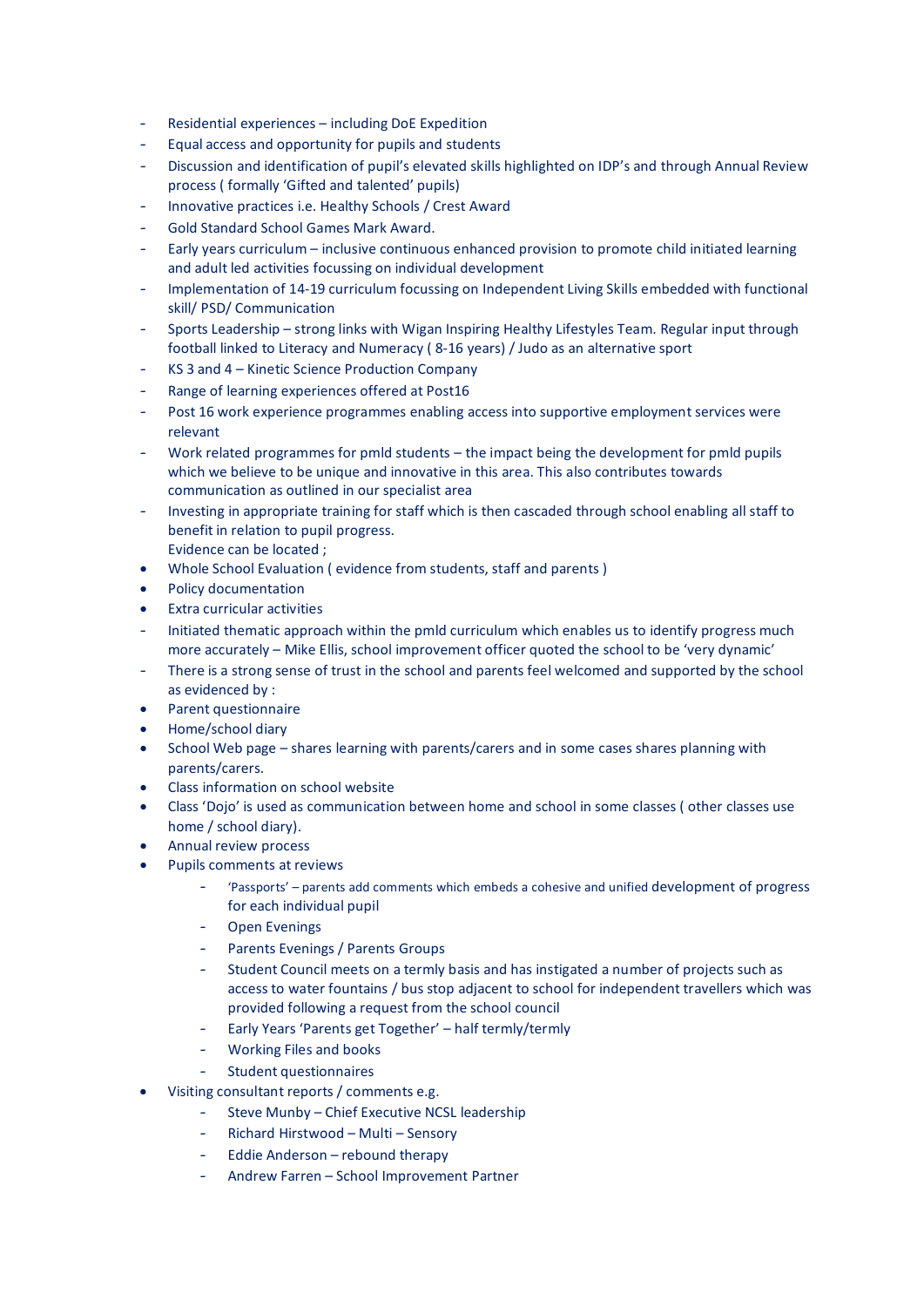- Autism Accreditation

Staff have excellent knowledge of pupil's attainment levels and plan effectively to build on this, ensuring pupil progress is in line with national expectations where appropriate.

Learning objectives are selected for individual lessons to ensure relevant and meaningful learning experience. The staff and pupils have an excellent relationship and as a consequence staff / pupil relationships ensure appropriate ranges of teaching styles meet the varying needs of the pupil. The continued success continues with staff who as well as aiding in supporting and advising our induction process also acts as a mentor, the impact being the continuing enhancement of lesson planning and quality of provision as she regularly feeds back and shares good practice across the school and college from her evaluations.

The successful team approach continues with staff throughout school ensuring newly appointed staff members have a well-executed induction process that focuses on sharing of good practice and embedding the ethos of Hope School and College.

All pupils and students throughout school and college have IDP's and are set measurable targets which are regularly reviewed, monitored and updated as appropriate via :

- Weekly class liaison meetings
- Weekly department meetings
- Weekly liaison with relevant therapy services.
- Target review meetings

We are very much aware of pupil progress and performance and systematically and through constant monitoring procedures ensure timely and effective intervention. Pupil tracking is rigorous the impact being that all pupils targets can be adapted quickly, efficiently and effectively if needed to ensure appropriate progress.

These procedures have been highly commended by L.A. and include :

- Highly effective use of Engagement scales and Entry Levels
- Inclusion of multi-sensory curriculum
- Whole school appraisal targets
- Individual targets and target reviews
- Recognition of individual gifted and talented and special interests which are nurtured and supported through school and college
- Liaison between education and other services
- Dialogue between staff members
- Continuous communication between home and school
- Involvement of pupils in their own target setting and review process.
- Our IDP targets link directly to EHC outcomes

The school has been highly pro-active in implementing assessment criteria to match the needs of the pupils and the curriculum that they work within. As well as data driven data we also celebrate their achievements by staff professional judgements on **B**ehaviour / Communication / Independence / Physical process. The impact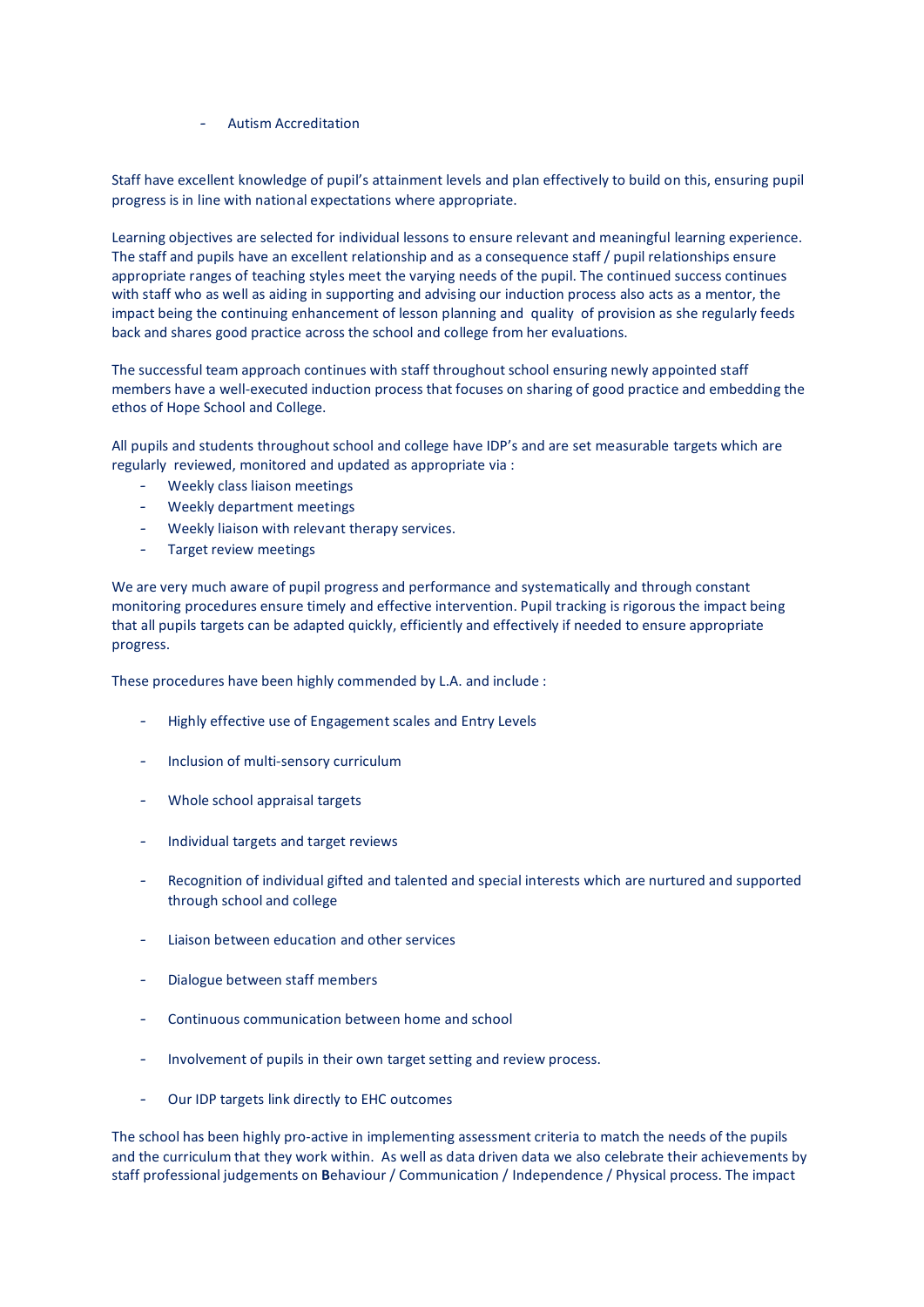being that we can ensure progress continues for all aspects of the pupils needs and we can build on strategies and experiences which can be cemented for adult life.

Following the initial LA pilot with school into identifying and supporting students and families with sensory processing disorders we have now employed our own school occupational therapists to work alongside our school sensory processing lead 1 day a week.

We continue to work closely with individual students and their families supporting them at home and in school.

This year we have provided staff with sensory training and produced assessments and strategies to effectively support a number of newly identified students.

Any external training that has been attended by sensory lead has been delivered back to staff in school and classroom environments have been adapted with positive sensory strategies in mind.

Sensory processing strategies also input positively into behaviour management strategies and the two link together to support individual needs.

We also continue to meet individual needs by providing weekly rebound sessions for another year working closely with inspiring healthy lifestyles team to do so. This has not only lead to sensory processing needs being met but also to some of our students achieving rebound therapy level awards.

All this supports and works alongside autism accreditation and physical / sensory / behaviour work. PE curriculum leads have been nominated for the Martin Lynn Commitment to PE and School Sport for work covered over the last 12 months

We continue to implement new strategies which focus on the development and progress of ASC pupils and students. This initiative is led by a member of the senior management team who has a Postgraduate Diploma in Autism from Birmingham University, and, in turn has led whole school staff meetings to further discuss how we, as a school can ensure appropriate and relevant access to the curriculum.

We have looked and discussed aspects of the National Autism Standards and how they will be implemented within the curriculum as well as the impact on the pupil's ongoing development within a wide and diverse curriculum.

As a continuing focus within our School Development Plan the whole school has also received external training in the form of a whole day inset by Fiona Spears who enlightened staff on practical, theoretical and also 'real life' experiences.

Meeting the needs of pupils on the autistic spectrum (where appropriate) is also a focus re: Performance Management targets and lesson observations. Staff have accessed specific training – Early Bird, PODD, Sensory Processing etc and strategies and support has been developed through full and departmental staff meetings as well as focus class staff groups.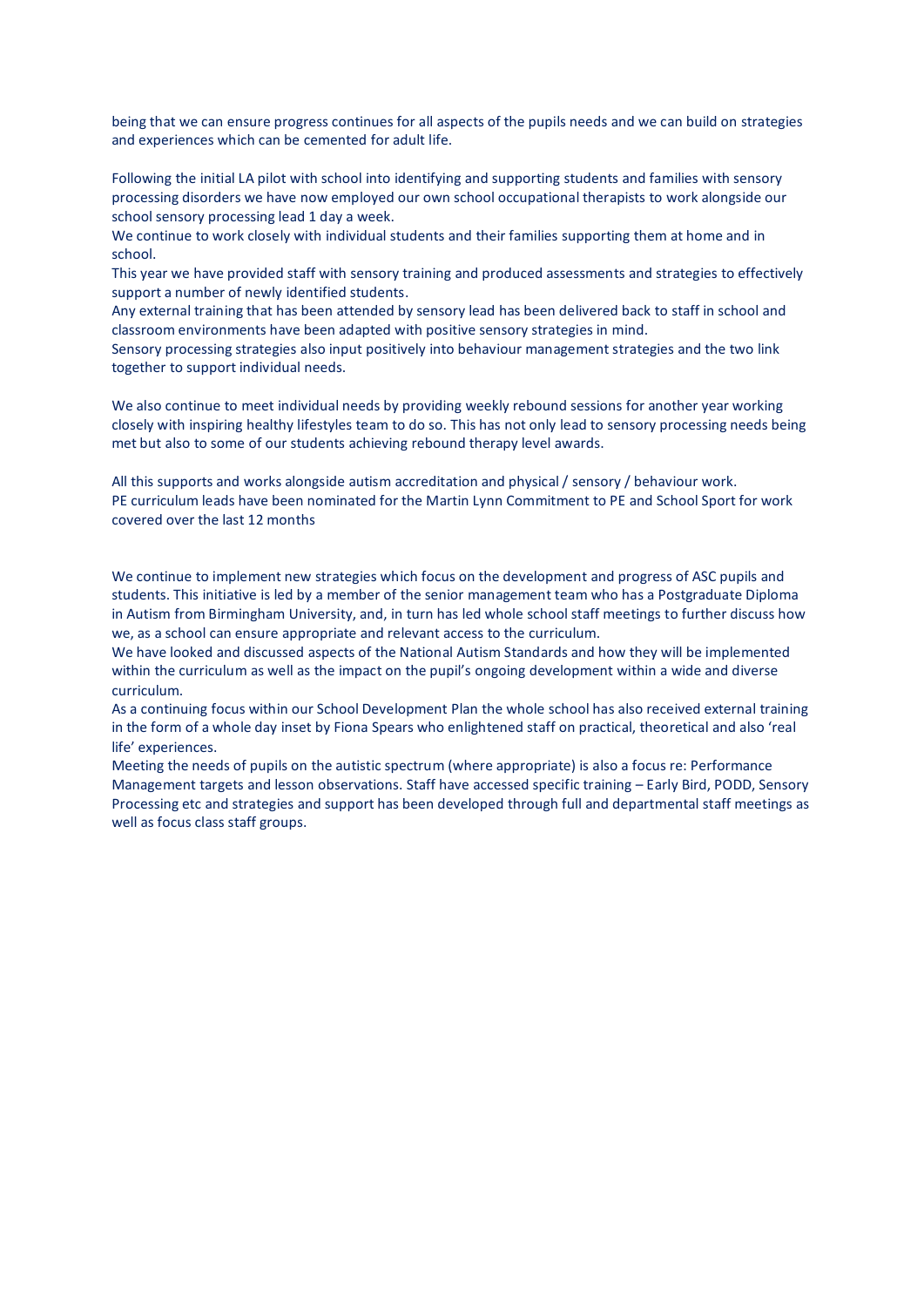#### **BEHAVIOUR AND SAFETY**

#### **BEHAVIOUR**

Procedures re: Behaviour are always implemented for relevant pupils which in turn assures minimum disruption to a whole class. The Behaviour management co-ordinators monitors programmes and supports strategies through regular monitoring systems and class liaisons as well as provides training for all staff. L.A. Psychologist assess and co-ordinate behaviour management which also acts as additional training for staff which in turn is shared and procedures adapted to intervene other similar cases if appropriate.

We have 4 members of staff trained as Team Teach Tutors and they regular provide training on a rolling programme for all staff within school as well as de-escalation to other establishments. The impact being that staff are trained in safe and positive techniques in supporting pupils on behavioural programmes within school which cause minimum disruption to a whole class and enhance the individuals' progress to integrate into a full progressive curriculum alongside his/her class and strategies to support.

Self evaluation of Behaviour programmes / Positive Handling Plans are monitored on a ½ term basis We have Behaviour as an agenda item at regular staff meeting training where staff who have been on external training courses report back to a whole staff team and share ideas as well as discuss individual pupils and any strategies implemented as part of a behaviour programmes can be a cohesive approach by all staff across school. The impact being that the whole school acts in unison with both individual as well other behaviour issues and that pupils are receiving the 'same message' across the board for their own well being and continued progress.

#### We can report no exclusions

# **SAFETY**

The quality of care, guidance and support provided for our students is outstanding as evidenced through :

- All staff are DBS checked
- When employing staff to the school the interview process always involves a safeguarding question
- The Head and Chair of Governors have successfully completed a Safeguarding course
- Our comprehensive Child protection arrangements are implemented and all staff attend training
- The school has a Confidentiality Policy
- An Intimate Care Policy has been developed in conjunction with the Health Authority (Social Care) highlighting the respect and dignity to all pupils
- Good staff/pupil ratio with allocated key workers ensures effective provision and access to learning
- We have an adhered Security Policy across school including Lock- Down policy
- Visitors report to the main reception area and sign in and out acknowledging their presence in school. They are allocated a visitors badge to be worn at all times during their visit
- The main doors are secured via security codes which are known to staff members. Other access points around school are accessed via keys held by appropriate staff or security codes
- Fully inclusive Early Years Centre providing high quality affordable childcare integrated with early education entitlement by providing parents with wrap around and holiday care.
- Key workers for pupils impacting on pupils settling in quickly as they feel supported and confident staying focussed and on task – improved confidence and self- esteem all of which contribute towards improved learning as evidenced in lesson observation evaluation
- Ensuring the health and safety of all pupils via procedures where all staff receive training/practice in :
	- health and safety
	- child protection
	- first aid including Paediatric First Aid
	- resuscitation
	- relevant staff receive specific health training if appropriate for class members (gastro feed / rescue meds etc)
- Enthusiastic trained staff teaching / support / service providers / therapists (speech/physio/occupational/music etc) all contribute towards a multi-professional approach to setting safeguarding targets all impacting on the continued progress of each individual
- The school has a Health and Safety Group consisting of Head / School teaching staff / Site manager
- Termly meetings take place between safeguarding development worker /nurse and school
- Individual Behaviour Plans and Strategies to support good behaviour where appropriate supplement to contributing towards the safety of all – these are also networked to share and ensure cohesive strategies across school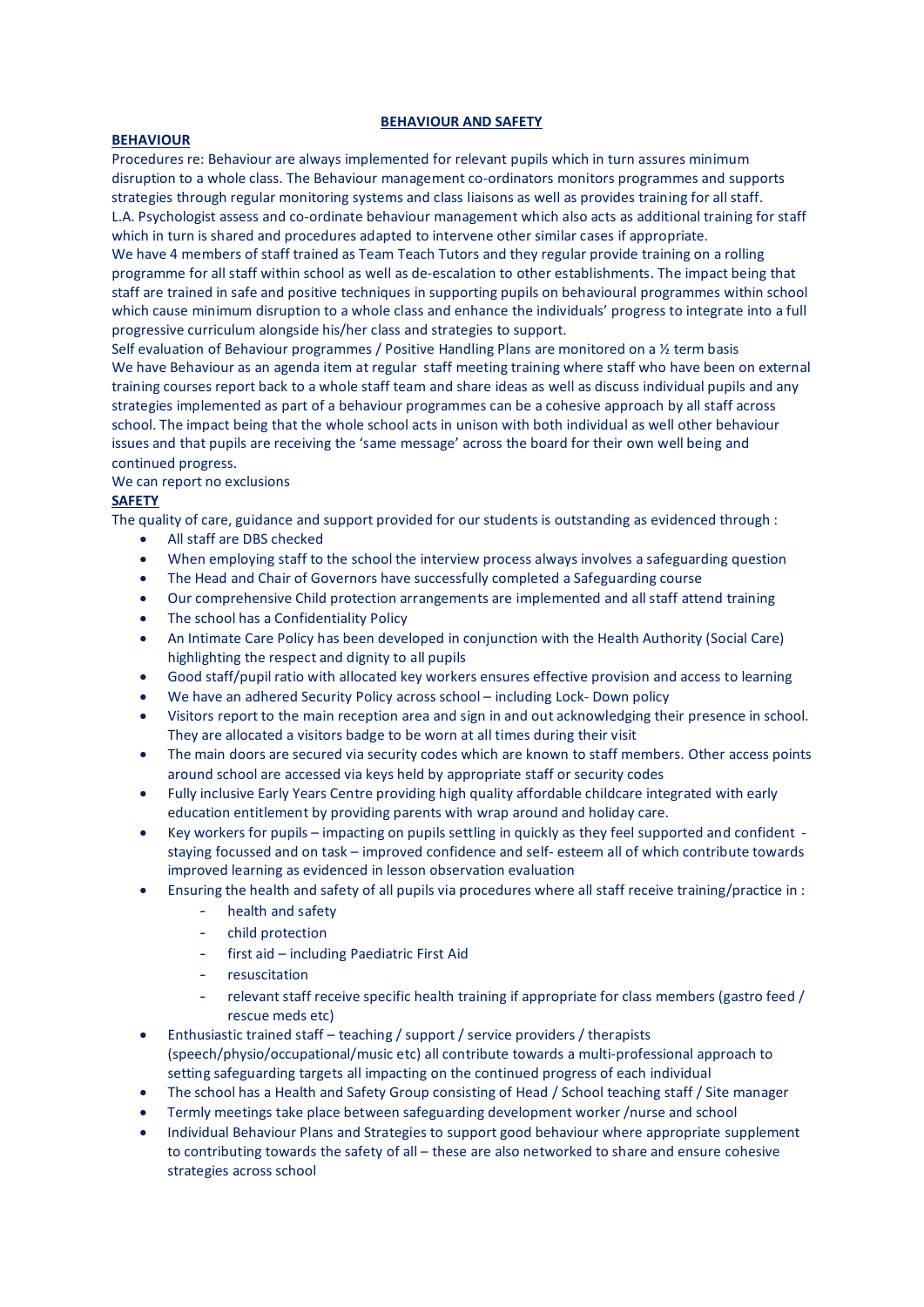- Risk assessment procedures are backed by health and safety training which cements a safe and secure environment
- Policies and practices are adhered to and implemented
- Our outstanding team of teaching assistants participate in all training to ensure cohesive and consistent approaches
- Outstanding staff/pupil relationship is evident and commented on by parents / visitors and other professionals
- Achievements are regularly reviewed through Progress Files, IDP reviews, Accreditation Portfolios and Annual reviews and Education Health Care Plans
- Transition guidance, including many taster days, for students is implemented to ensure smooth, coherent transfers which inform future placements of whole pupil/student needs as well as family needs
- Defibrillator training for staff

Pupils / students feel safe in school as identified through the process of questionnaires and discussion at both class level and through school council. We operate a key worker system to ensure pupils have a personal point of contact to who they can discuss/share any concerns and who will have detailed knowledge of individuals and are specifically sensitive to their means of communication. We advocate and promote Pupil Voice for PEPS / Annual reviews / EHC as part of their participation and progress thus ensuring the importance of listening to each other's opinions and choices for present as well as future provision and progress.

The Governors have approved a policy on reporting racist incidence and anti-bullying and nil returns have been recorded. Both these issues are discussed and addressed within both curriculum content and via assemblies. Other areas where we address safe and responsible practice are through:

- visiting speakers to classes and assemblies
- circle time
- Codes of Practice devised by pupils/students within each department
- Esafety curriculum ( Currently the school is working towards Esafety Mark 360 Accreditation)-Whole School Plan has been developed which we are currently working on.
- GDPR Training
- Implemented 'Anti Bullying Week ' / Friendship week
- Appropriate Risk Assessments are completed by staff for both in school and off site purposes
- Comprehensive Child Protection arrangements within school and all staff have attended appropriate training
- Relationship and Sex Education curriculum
- Parents Group have participated in relationship training
- Developed and implemented a Confidentiality Policy
- Invasive Care Policy developed in conjunction with the Health Authority (Social Care)
- Staff trained re: Sex Education / Relationship Education link with spectrum to assist in the teaching of more specialist areas
- Complex Needs nurses on site to support some pupils/students where appropriate
- Staff training for specific medical procedures
- **Student Council**
- Independent travel students equipped with mobile phones

Procedures verified by LA child support co-ordinators as well as all relevant actions to individual pupils are minuted.

# **THE QUALITY OF LEADERSHIP AND MANAGEMENT.**

Hope School has an Outstanding reputation locally, regionally and nationally. The Leadership has been commended by external sources e.g. Steve Mumby NCSL and verified through external evaluators i.e. Ofsted,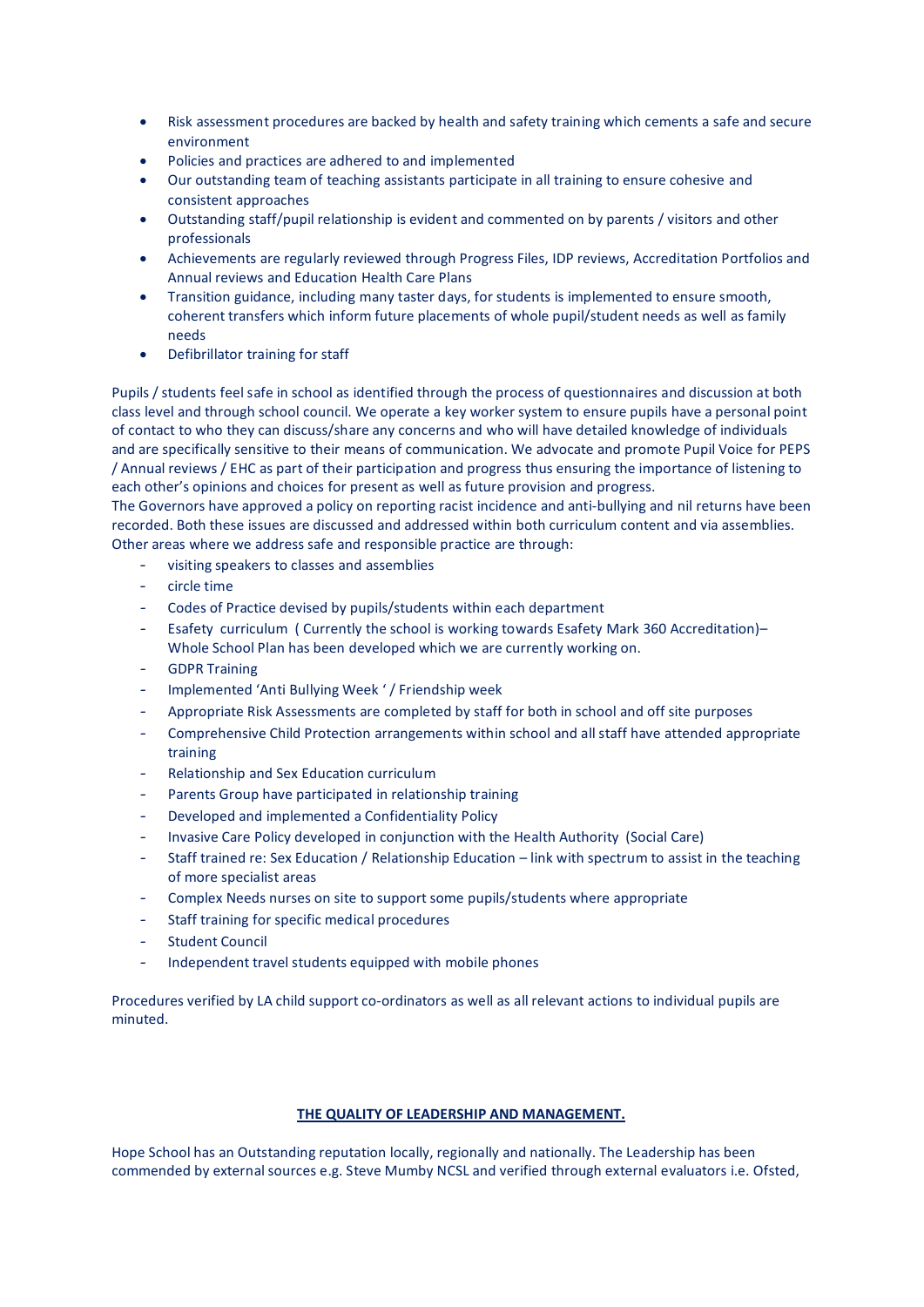BECTA, Early Years Quality Assurance, NOCN consultants, External consultant, Richard Hirstwood and Special School evaluators. We are both pro-active and ambitious with outstanding features i.e. communication, multisensory, outreach provision, inclusion and integration provision. The impact being that every pupil is challenged to reach his/her full potential through effective resources and management.

The Head promotes the progression of teaching and learning through rigorous lesson observations and learning walks to ensure learning is taking place at all times as well as monitoring and evaluating pupil progress through challenging targets and effective assessment procedures.

Never a provision to stand still we are very proud to embrace a pro-active and progressive approach in continuing to develop our provision. Currently as a whole team we are working towards:

- Embracing and developing our Nurture and Well-Being programme
- Working towards Social Emotional Friendly School Award
- Arts Mark Award

The School Management Team, consists of a Head, Deputy, 2 Assistant Heads, all of whom work within a multi disciplinary context eg meetings with speech and language therapists / physio / occupational therapists etc and contribute, plan, develop and lead whole school progression.

This strong committed and pro-active leadership team meet on a weekly basis and share a clear articulated vision for the school set within the context to drive independence, inclusion through challenging realistic targets set for individual pupils/students. They consistently promote progress via enthusiastic and committed leadership. Leadership and its specialism is focussed on achieving the highest possible standards in its own performance across all areas. The school prides itself in being continual pro-active and rigorous in its evaluation its own performance. Staff are encouraged to be reflective and self-evaluate and all staff members have the ability and opportunity to lead in any number of situations. Leadership development is supported and encourages and the staff recognises the strengths of staff to lead new initiatives.

The school and college 3 Designated Safeguarding Leads along with Senco meet on a weekly basis to ensure communication of information pertinent to the safety, well-being and progression for all pupils, students and families.

'Key Stage Leaders : Curriculum Drivers' cover all key stages across school and college and meet on a fortnightly basis to plan, promote and drive new initiatives, whole school development, practices, strategies and progress.

In line with GDPR – General Data Protection Regulation, the school and college have a named GDPR officer who works alongside the IT team to ensure all staff have been trained and that policies, practices and strategies are succinct and implemented and communicated to all.

The Head promotes a clear vision for the school and articulates this well to everyone involved in the school through staff meetings and face to face discussion with all staff on an annual basis. This is reiterated in the termly and annual reports from the external school advisor.

Staff are excellent advocates for the school and take on lead roles within and beyond the LA re: training / promoting and sharing good practice / active roles as part of working and development groups.

Staff attend and participate in Greater Manchester Moderation Group cementing cohesion and unity across L.A.'s

A member of staff has recently invited to Buckingham Palace on behalf of the work within school re: Duke of Edinburgh . The school is now a recognised training Centre for Duke of Edinburgh.

Leadership development is both supported and encouraged within a flexible process. Our management team offer a model of professional development to others who lead by example and ensure a positive working atmosphere for all to work, develop and progress in.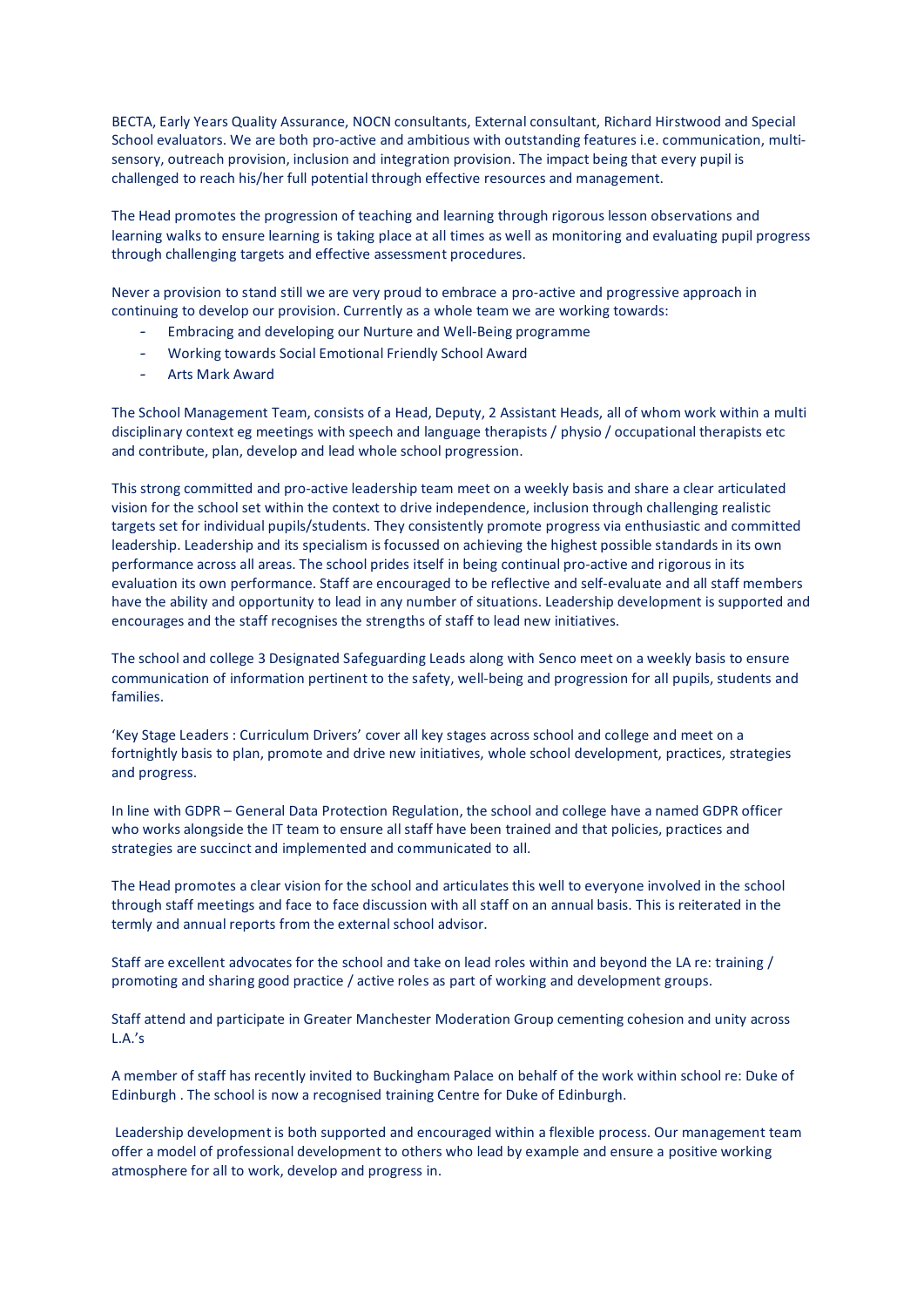School Improvement is a shared leadership activity with common visions run by innovative, motivated and enthusiastic staff.

There are weekly class liaison meetings as well as weekly department meetings where information is shared, discussed and acted upon. Any issues and new ideas are addressed at Senior Management meetings. Selfevaluation on a department basis enables swift action which impacts on the progress of the whole school. 'Curriculum Drivers' have been implemented within the school structure and all work as a unit each focussing on a key stage area. This team also have responsibilities for learning areas which are pivotal to embedding our new and exciting curriculum through school and college. The impact is to guiding, supporting and implementing 'pathways' to steer pupils and students to both challenge and achieve small steps and develop into a happy, emotionally secure adult having the skills to communicate their needs and wants independently and continue to learn in their local environment and wider community

More of a 'leadership' role in co-ordinating their subjects which have led to school improvement becoming a more disseminated leadership activity with subject leaders being responsible for pupils progression in subject areas.

Use of performance data is a strength of the school. Pupils' targets are set to promote challenge as well as developing individual skills and experiences re: communication and multi-sensory curriculum. The school's rigorous analysis of data is paramount in:

- Measuring individual performance and progress
- Comparing cohorts
- Evaluating and identifying areas to work on
- Setting Performance Management / Appraisal targets
- Preparing 'next steps'

As a consequence of our embedded Performance Management/Appraisal system teachers now have a rigorous self-evaluation procedures which is both responsive and flexible to current needs within the context of the school and reflect curricular areas as well as responding to Every Child Matters as well as staff development.

Staff have been selected on behalf of the LA in assisting another special school who were in special measures. We supported and advised the school by addressing key priorities (Schemes of Work / Planning / Assessment / Moderation / Differentiation / IDP / Staff development ) using the experience and expertise of Hope School staff to support, advise and guide progress within their own context. We are also:

- Lead for the Outreach services for the L.A.
- Members of NW Moderation Group
- Active members of NW School Leadership team.
- Partner school with Star Academies

The school and college SENCO ( Special Educational Needs Co-Ordinator) who has worked in the Local Authority for 12 years and with the Department For Education as part of the new SEN and Disability reforms. Annual review meetings promote sharing strengths and progress alongside how can we improve across education, health and care whilst proactively supporting families to ensure they are aware of services and support should they need it.

There is increased input from the voice of the family and the young person where we ensure they are all listened to. The SENCO has close links with a number of agencies across education, health and care within Children's and Adult Services who families can be signposted to.

We run a highly efficient and effective EHC process which is consistently and constantly monitored by the school and college SENCO. Communication between senior managers and SENCO ensure the consistency of service meets the needs of school, pupils and their families.

The impact has been extremely positive as evidenced re: Parents View (AR3) ' the role is proving invaluable in assisting us'

As a school, we are striving to begin preparing the students and families for adulthood at the earliest opportunity whilst guiding families on their journey in a supportive manner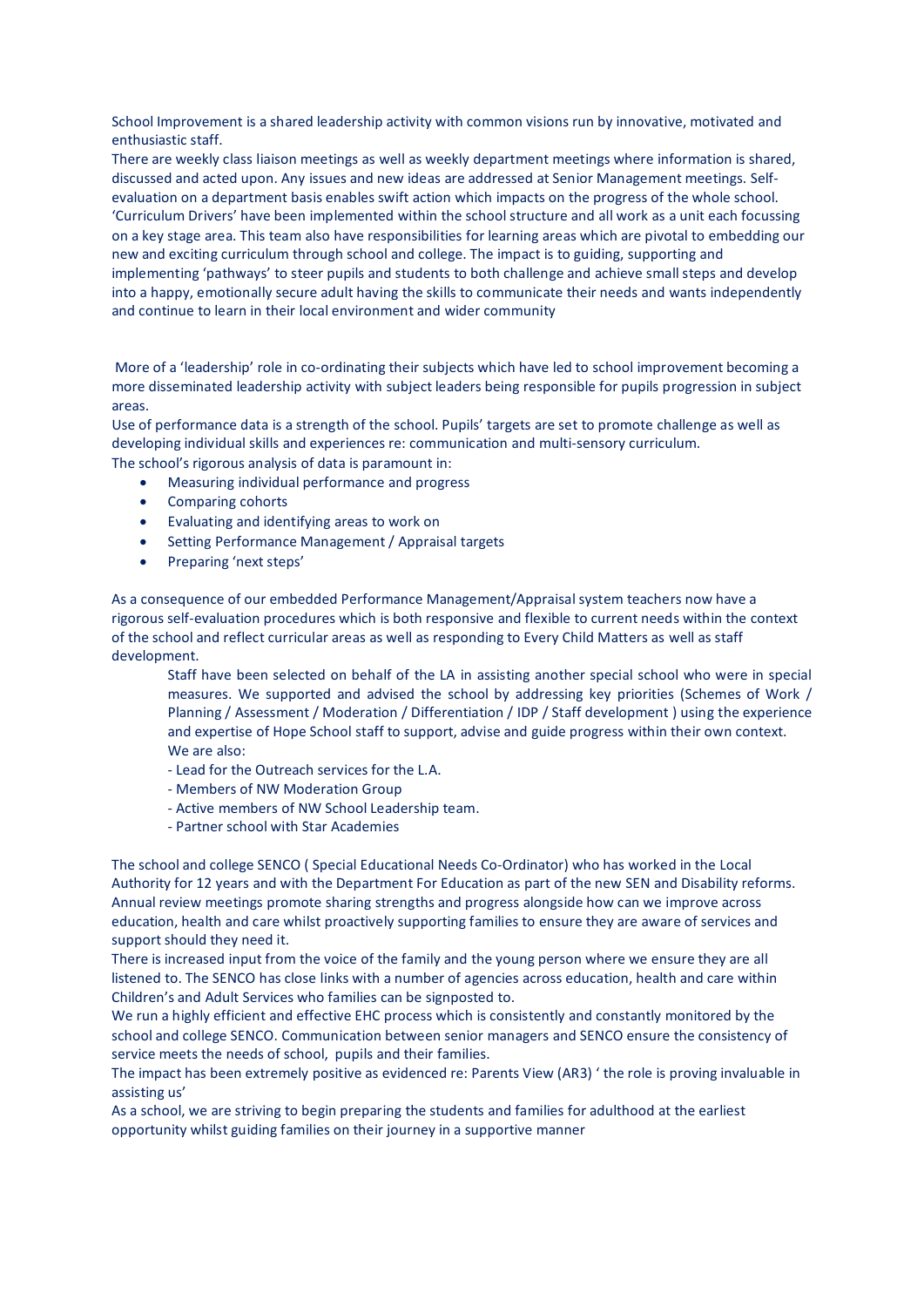### **OVERALL EFFECTIVENESS**

The school continues to be oversubscribed for both special and mainstream places. The continued success of our wrap around care provision reflects the ever growing waiting list. We continue to be a centre of excellent inclusive practice which is well documented in Governors minutes, local and northwest meetings and inclusion opportunities ( A cluster group of 10 primary schools) and policy documentation etc. Inclusion is paramount throughout all departments in school as well as our extended school programme.

Professional Development is an important and vital aspect of the ongoing progression of all pupils and we ensure that we are both up to date and pro-active in implementing training opportunities and experiences to all staff.

Our Induction package for new staff includes information and sign posting to documentation for :

- general information and day to day running of the school
- planning and assessment procedures
- communication training
- health and safety
- Safe Guarding and Child protection
- resuscitation
- GDPR

All staff access a cycle of training which includes :

- Moving and handling
- AAC communication using a tiered approach
- Team teach
- Safeguarding / Prevent
- Attachment
- Health and Safety
- **Fire Safety**
- Medical (where appropriate)
- **Resuscitation**

The impact of this wealth of training being that the school maintains a healthy balance of trained and experienced staff who are knowledgeable in a wide variety of practices and strategies needed to maintain a safe, healthy, productive and happy teaching and learning environment.

The school supplements existing therapy sessions by teaching and learning therapists who liaise with the PMLD co-ordinator to work with appropriate pupils.

The well being of staff is an important part of the ongoing success of the school and not only do we make full use of the school network system for support and guidance in-house we also have yoga sessions for staff to attend if they choose to. We host breakfast mornings for the staff on the last day of each term promoting whole school cohesion as well as termly draws for 100% attendance.

The multi-sensory curriculum devised and implemented via a school working party enables appropriate pupils access to a thematic curriculum which in turn is assessed in conjunction with the engagement assessment tool. This programme has been commended by national consultants as excellent provision and practice.

We offer a full, diverse, appropriate and relevant curriculum for all and endeavour to build in time for support staff for planning as well. We have proven and robust systems in place for tracking and evaluating on a regular basis evidenced in;

- Liaison meetings
- Subject co-ordinator discussion times
- Weekly staff and department meetings
- Therapy meetings
- Annual reviews / EHC Meetings
- Open evenings and Parent evenings
- Targets circulated to parents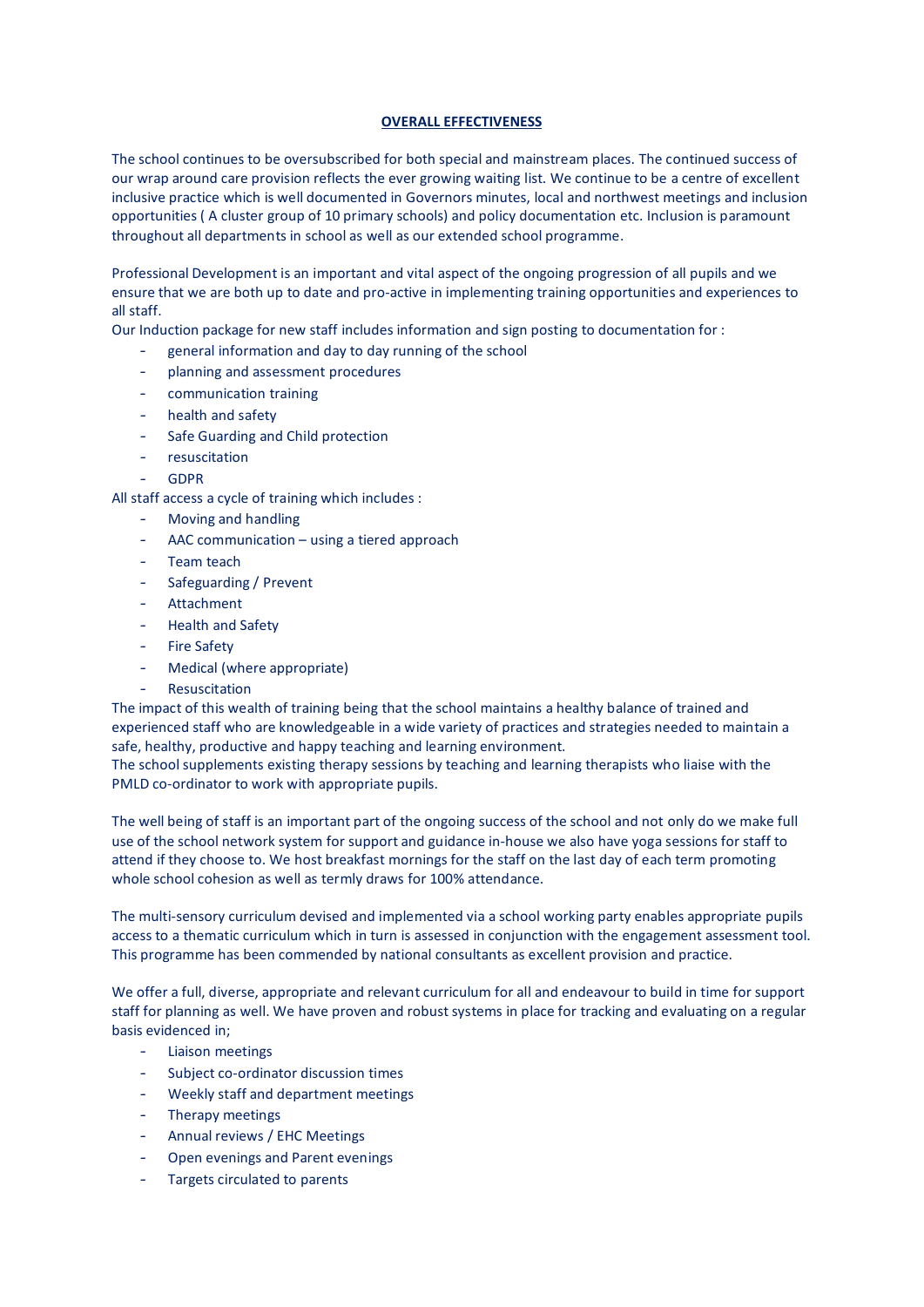- Home/school diaries
- Class Dojo
- School website

Hope school pupils and students' access mainstream provision at primary, secondary and Post 16 level. The continued success of our Outreach services continue to flourish – run by a team of both experienced and dedicated staff who support pupils and staff as well as offer a range of training to further support progress in the respective schools. The service has been assessed as Outstanding by the L.A. We also participate / contribute to OOG (Outreach Operation Group)

We are ever mindful to continue to introduce new and exciting projects to the school which build on strengths and widening experiences and skills that pupils can implement across curricular areas as well as continue to interject proven strategies like the Annual Arts Week where we suspend the timetable for a week and the whole school follows an arts based curriculum based around a theme.

Other new initiatives have included;

- Lunchtime Communication / activity sessions.
- We have used Junior Chef previously very popular and dynamic learning process run by an external provider who is also an excellent communicator as well as teaching pupils new skills in the area of food technology
- The development of Hope School Radio following sessions working with a local radio station we set up our own radio station which is run by students each lunchtime and transmitted across school.

Learners make Outstanding contribution to both school and the wider community. This is evidence via:

- Fully inclusive provision
- Holiday club providing high quality affordable holiday care for mainstream children and children with additional needs aged 3 – 11
- Before / After school clubs
- Links with local schools e.g. shared music/PE sessions both in reach and outreach programmes
- Community / Charity support
- Community assemblies
- Performing Arts projects in conjunction with local schools
- Fund raising projects ( Spring Fair / MacMillan / Children in Need ) /
- WOWS integrated training session which impacts on strengthening links with main stream schools and enhancing shared projects which impact on pupils confidence building/self-esteem / socialisation skills
- School performances where parents friends and community members can participate
- Out of School Clubs aid inclusion and integration
- We are very proud of the fact that some students not only participate at local sports clubs but have represented their country at national level.
- The Grange Café runs on a weekly basis in the community centre and is run by the Post 16 students
- School Choir celebrated at a WOWs Festival at the O2 in Manchester alongside other primary schools
- Senior leader was invited as part of an LA Peer Challenge Group for SEND with Lancashire Authority.
- Post 16 links with Post 19 providers and services as part of the Transition Programme
- Training courses and opportunities for parents / carers i.e. Early Bird training / Signing courses

The effectiveness of the Governing Body is rigorous in its questioning and challenging of the curriculum, assessment and overall progression of the school. There is a Governors Curriculum Committee as well as Finance Committee who meet on a termly basis and full details of new initiatives and progress are transmitted at these meetings.

All governors attend induction training via the L.A. and continue to attend relevant training offered through this programme. The impact being that all governors are fully conversant with current issues and have a full understanding for both discussion and challenge at meetings.